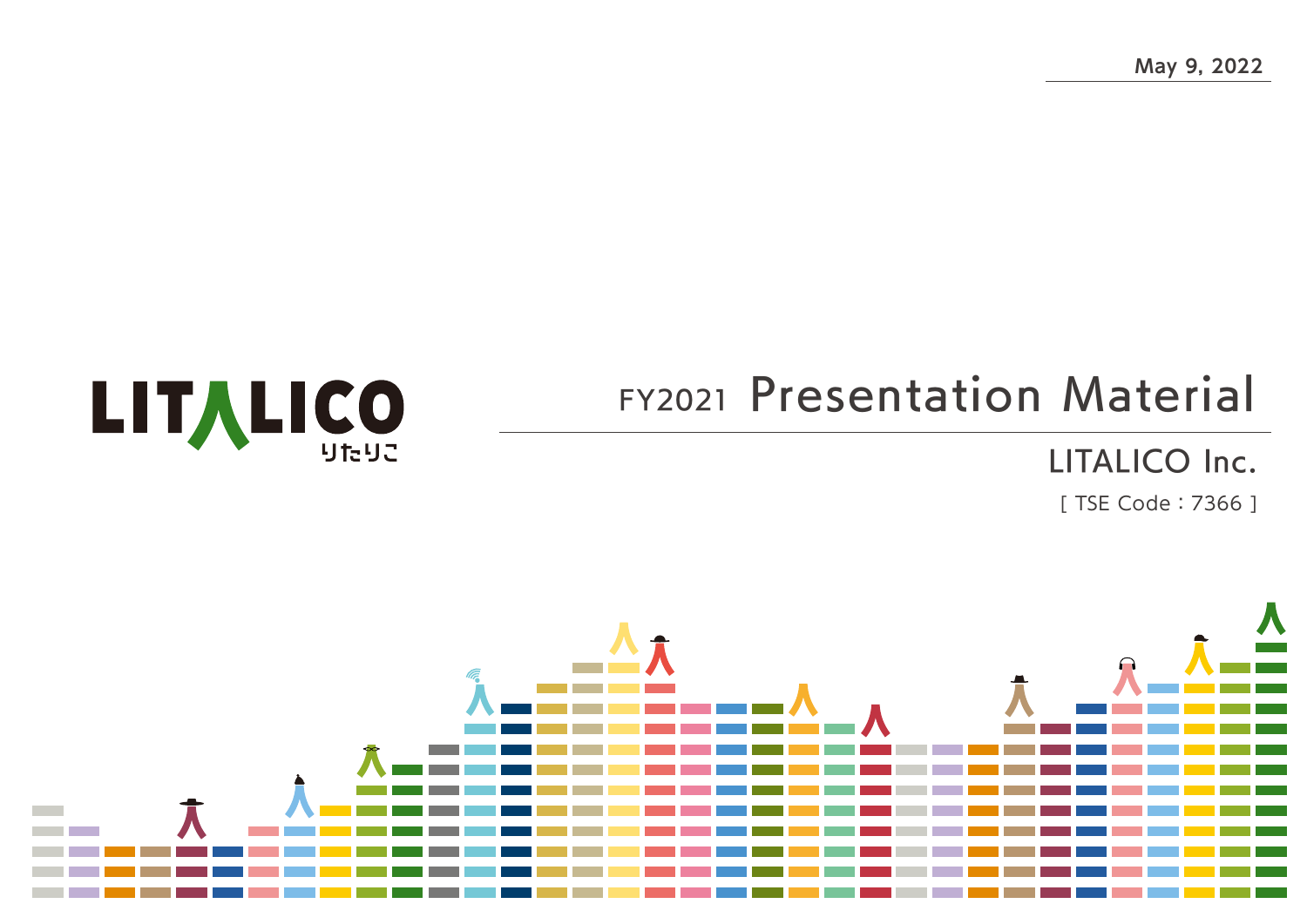This document is based on the information available to LITALICO Inc.("we" or "the Company") as of the time hereof and assumptions which it believes are reasonable.

However, the Company makes no representations or warranties of any kind, expresses or implies, about the completeness and accuracy.

This presentation may contain future assumptions, prospects and forecasts based on planning, but these forward looking statements are based on the information that is currently available to us, and on certain assumptions that we assume to be reasonable, but the Company does not promise to achieve these.

Major differences may occur between the forecast and the actual performance, including changes in economic conditions, consumer needs and user preferences; competition with other companies; changes in laws, regulations and others; and a number of other future factors. Therefore, the actual performance announced may vary depending on these various factors.

The Company expressly disclaims any obligation or responsibility to update, revise or supplement any forward looking statement in any document or generally to the extent allowed by law or stock exchange rule. Use of or reliance on the information in this material is at your own risk.

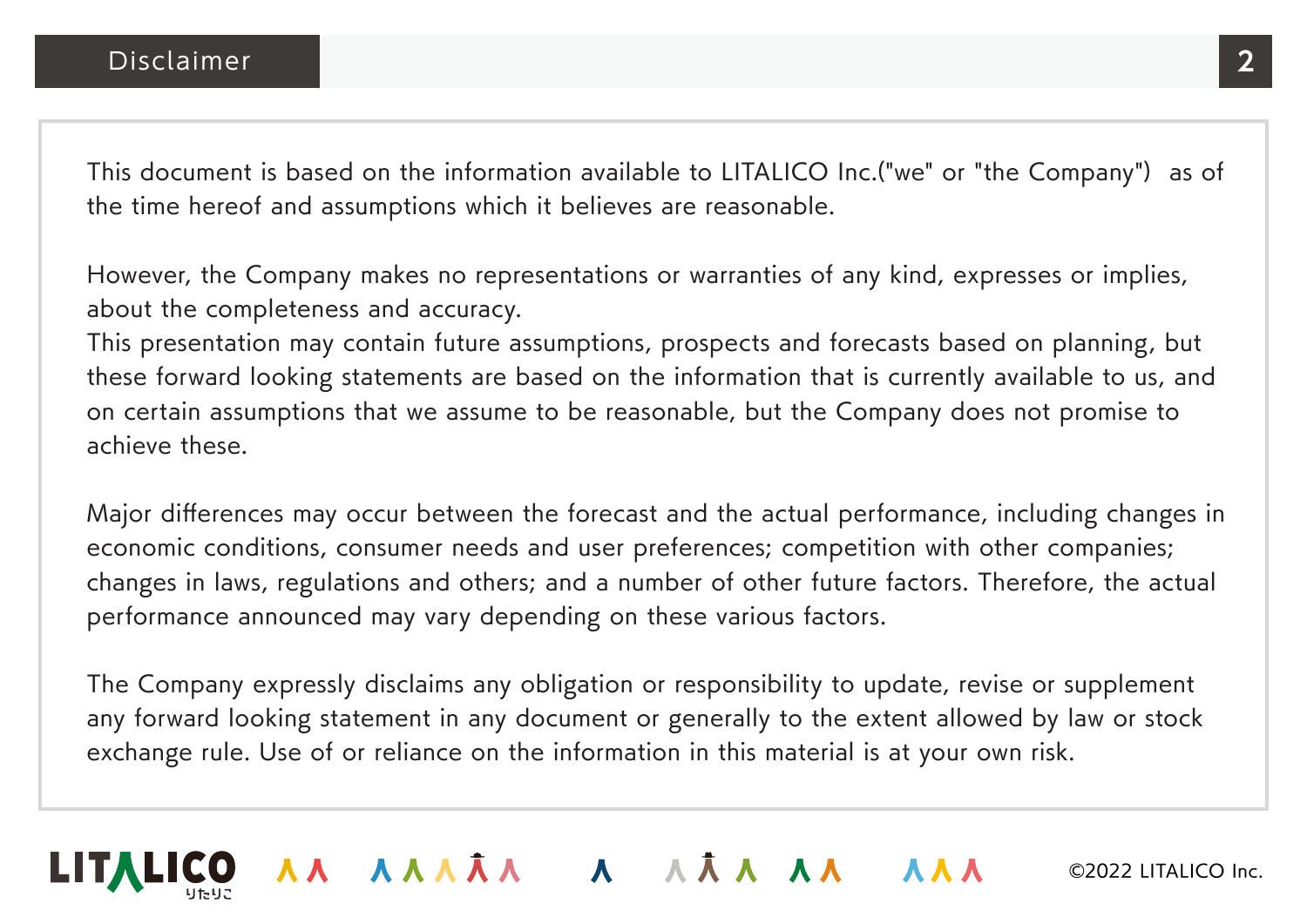- 1.Summary 4P
- 2.Consolidated Financial Results 6P
- 3.Financial Forecast (FY2022) 9P
- 4.Growth Strategy 13P
- 5.Results by Business 16P
- 6.Appendix 30P

LITALICO AA AAAÂA A AÂA AA AAA ©2022 LITALICO Inc.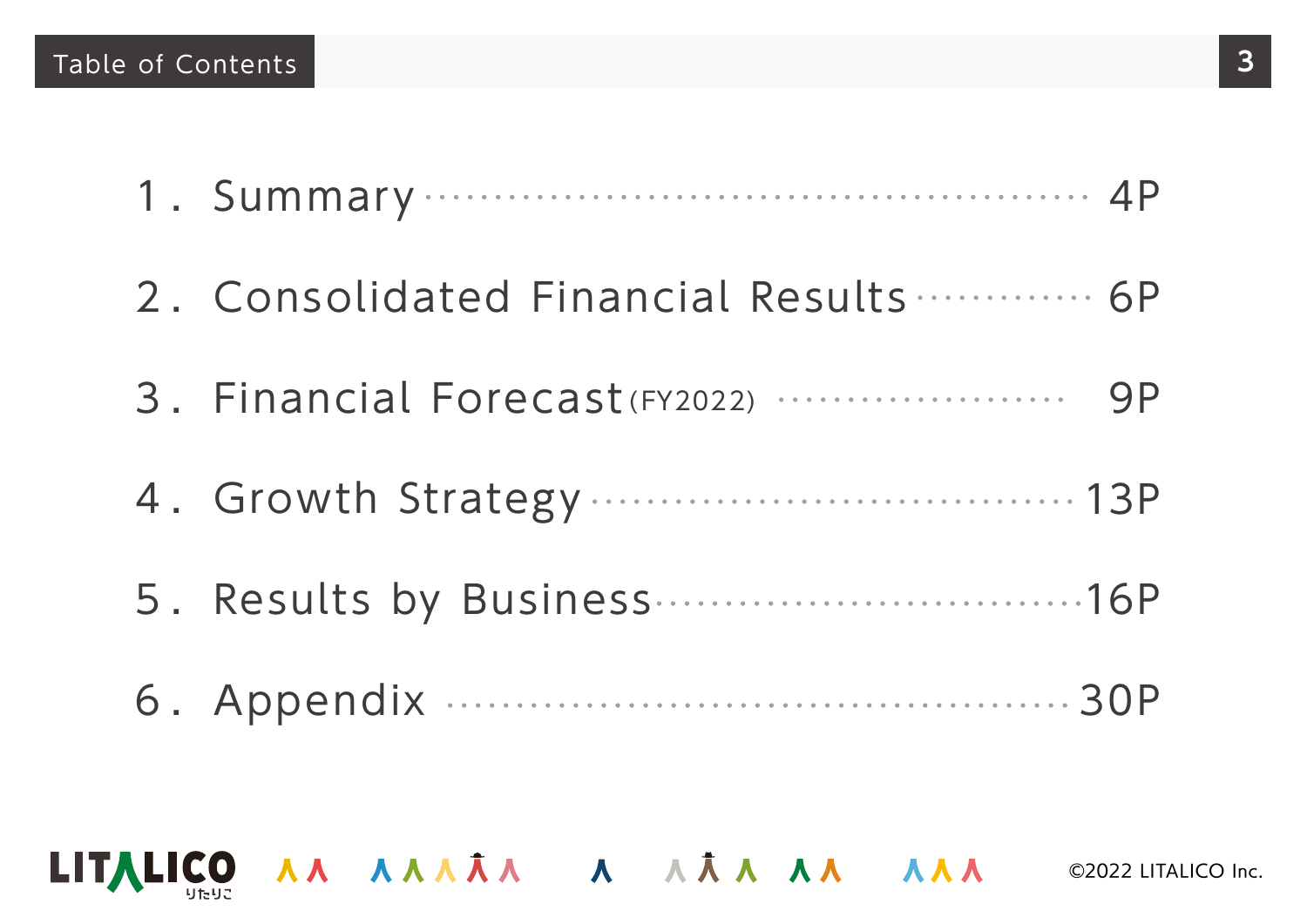### Summary Executive Summary FY2021 **4**

#### **Consolidated Results**

- Revenue: 19.73 JPY bn (YoY+22.3%)
- Operating Income 2.44JPY bn (YoY+44.6%)
- Net Income: 1.07JPY bn (YoY+53.9%)
- ・Despite the impact of Covid-19, mainly in the 4Q, operating income increased 44.6% while investing in long term growth.

#### **Topics**

- ・Opened 31 locations in FY2021; Totaling 262 locations - 14 LITALICO Works,13 LITALICO Junior (Governmental Support),4 LITALICO Junior (Non Governmental Support)
- ・The platform business grew as the third pillar (see next page)
- ・All segments returned to profitability for the full year due to the steady performance of each new business.

#### **Financial Forecasts**

・Revenue 24.0JPY bn(YoY+21.6%) / Operating Income 3.1 JPY bn(YoY+26.8%) / Net Income 1.45JPY bn(YoY+34.5%)

AA AAAÂA A AÂA AA AAA

・Continue to invest aggressively in platform businesses with high growth and profitability.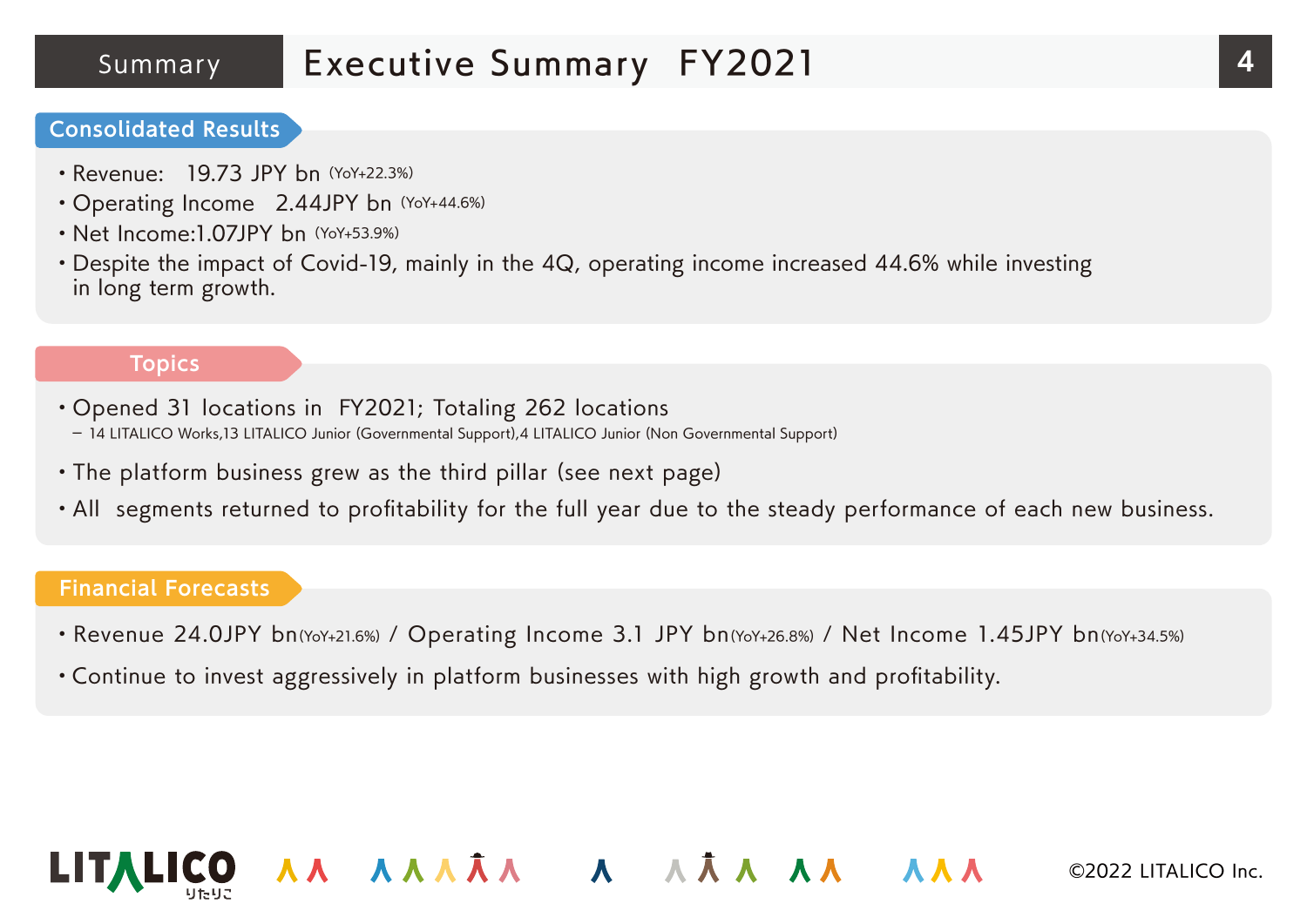### Topics

### The platform business grew as the third pillar, Further Accelerating Growth

- ・Segment income increased approximately 5.7 times YoY due to the expansion of SaaS products for facilities.
- ・Accelerate growth further while continuing to invest in expansion and utilize M&A to broaden the scope of business.



- ・ Diversification of product lineups has improved sales efficiency and accelerated the pace of increase in the number of facilities using the service, surpassing 20,000 establishments.
- ・ Hiring of engineers, PdMs, designers, etc. has progressed, and development capabilities have been greatly enhanced.
- ・ The monthly churn rate is less than 1%
- ・ Price increase of existing products along with functional improvement from April 2022.
- ・ Plans to sequentially add high-value-added products.

AA AAAA A AAA AA **AAA**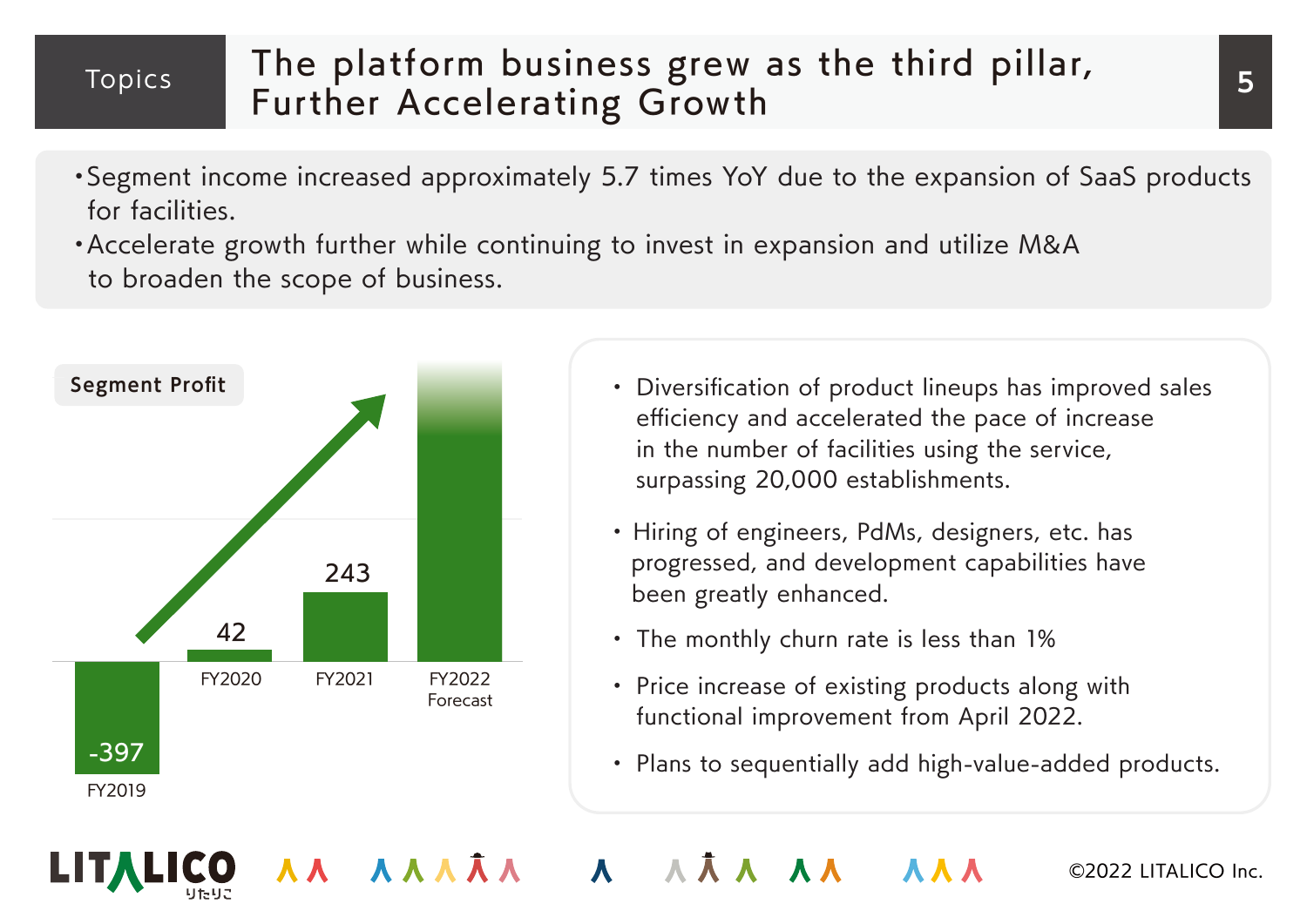# 2.Consolidated Financial Results

FY2021

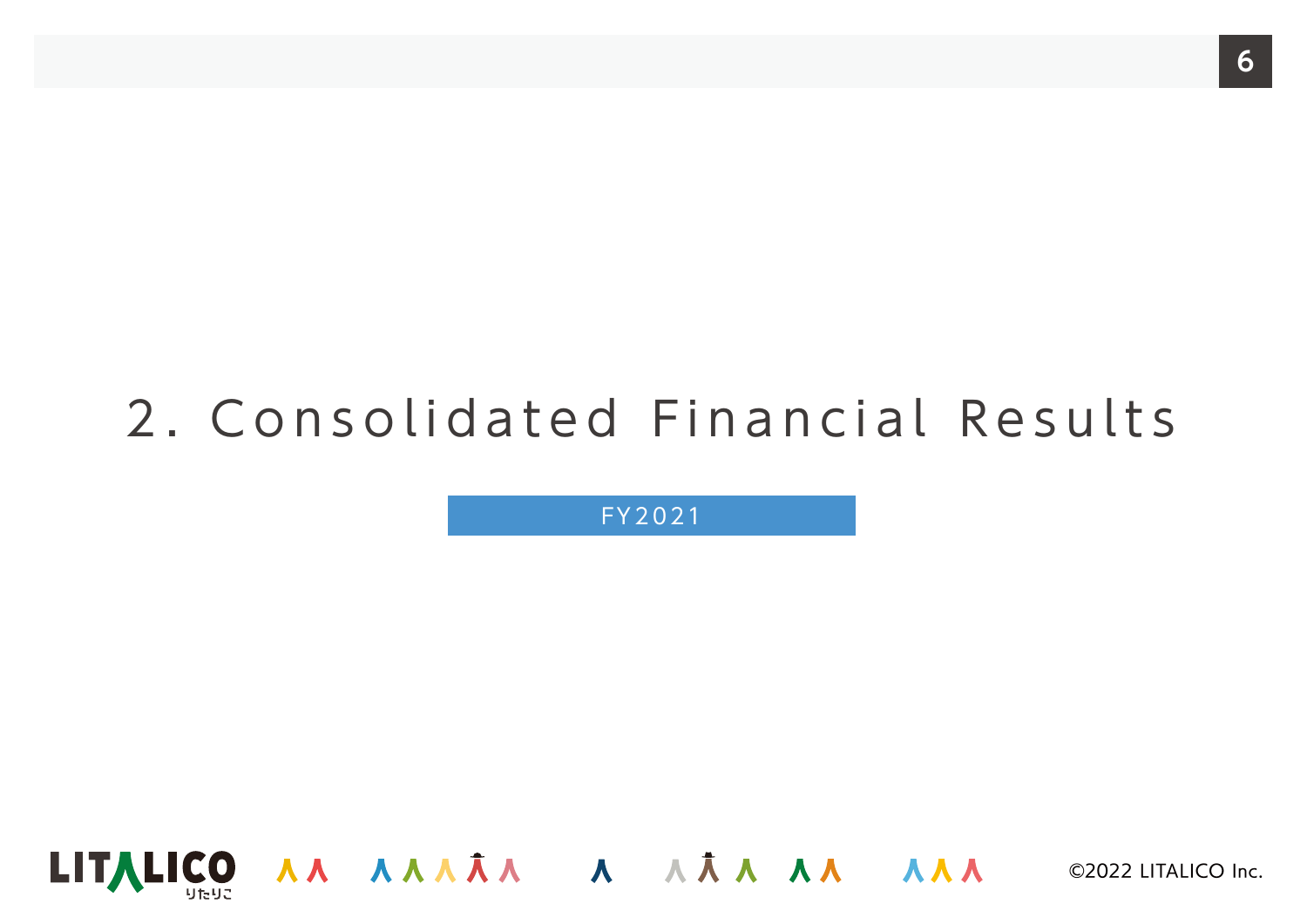### Profit and Loss Statement **7**

・Despite the impact of Covid-19, mainly in the 4Q, revenue increased 22.3% and operating income increased 44.6% while investing in long term growth.

(JPY mn)

|                         | FY2021 | Sales Ratio | YoY %    | FY2020 | Sales Ratio |
|-------------------------|--------|-------------|----------|--------|-------------|
| Revenue                 | 19,737 |             | $+22.3%$ | 16,133 |             |
| <b>Operating Income</b> | 2,444  | 12.38%)     | $+44.6%$ | 1,690  | 10.48%)     |
| <b>Ordinary Income</b>  | 2,241  | $(11.35\%)$ | $+56.9%$ | 1,428  | 8.85%)      |
| Net Income              | 1,078  | $5.46%$ )   | $+53.9%$ | 700    | 4.34%)      |

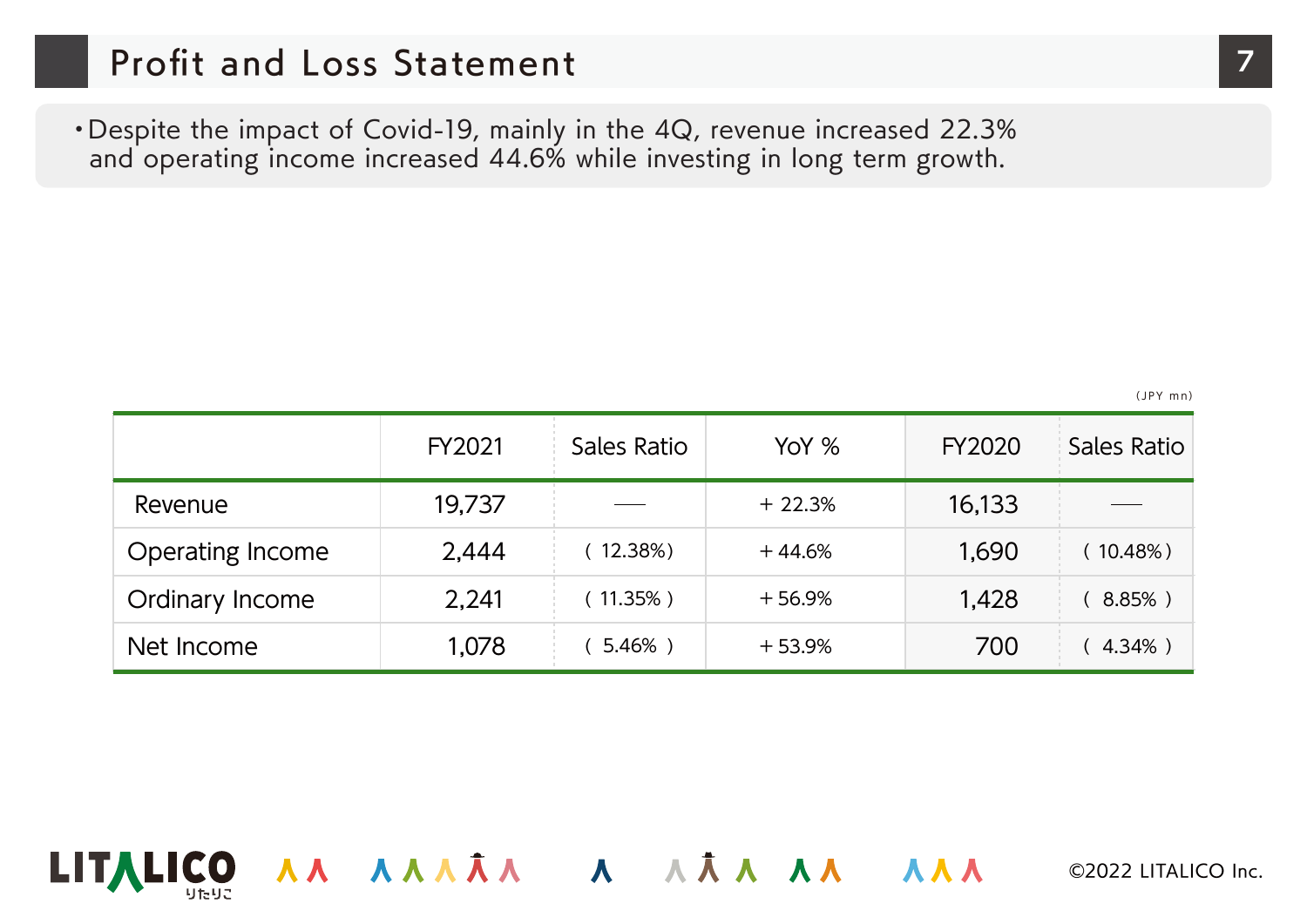### Profit and Loss Statement by Segment **8**

- ・ LITALICO Works business performed well in both existing and new stores
- ・ Both sales and income increased in the LITALICO Junior Business due to steady progress in new store openings
- ・ Both sales and profit increased in the platform business while making upfront investments in hiring and training of sales personnel, etc.
- ・ In the Other segment, each new business performed well, and the segment returned to profitability in full year.

|                                             |                | <b>FY2021</b> | FY2020 | YoY   | YoY%  |
|---------------------------------------------|----------------|---------------|--------|-------|-------|
| <b>LITALICO Works</b>                       | Revenue        | 8,556         | 7,693  | 862   | 11.2% |
|                                             | Segment Profit | 3,370         | 2,873  | 496   | 17.3% |
| <b>LITALICO Junior</b>                      | Revenue        | 6,730         | 5,638  | 1,092 | 19.4% |
|                                             | Segment Profit | 1,322         | 1,087  | 234   | 21.6% |
| <b>LITALICO</b><br><b>Platform business</b> | Revenue        | 1,839         | 1,040  | 798   | 76.8% |
|                                             | Segment Profit | 243           | 42     | 200   | x5.7  |
| <b>Others</b>                               | Revenue        | 2,611         | 1,761  | 850   | 48.3% |
|                                             | Segment Profit | 11            | ▲346   | 357   |       |

AA AAAÂA A AÂA AA AAA

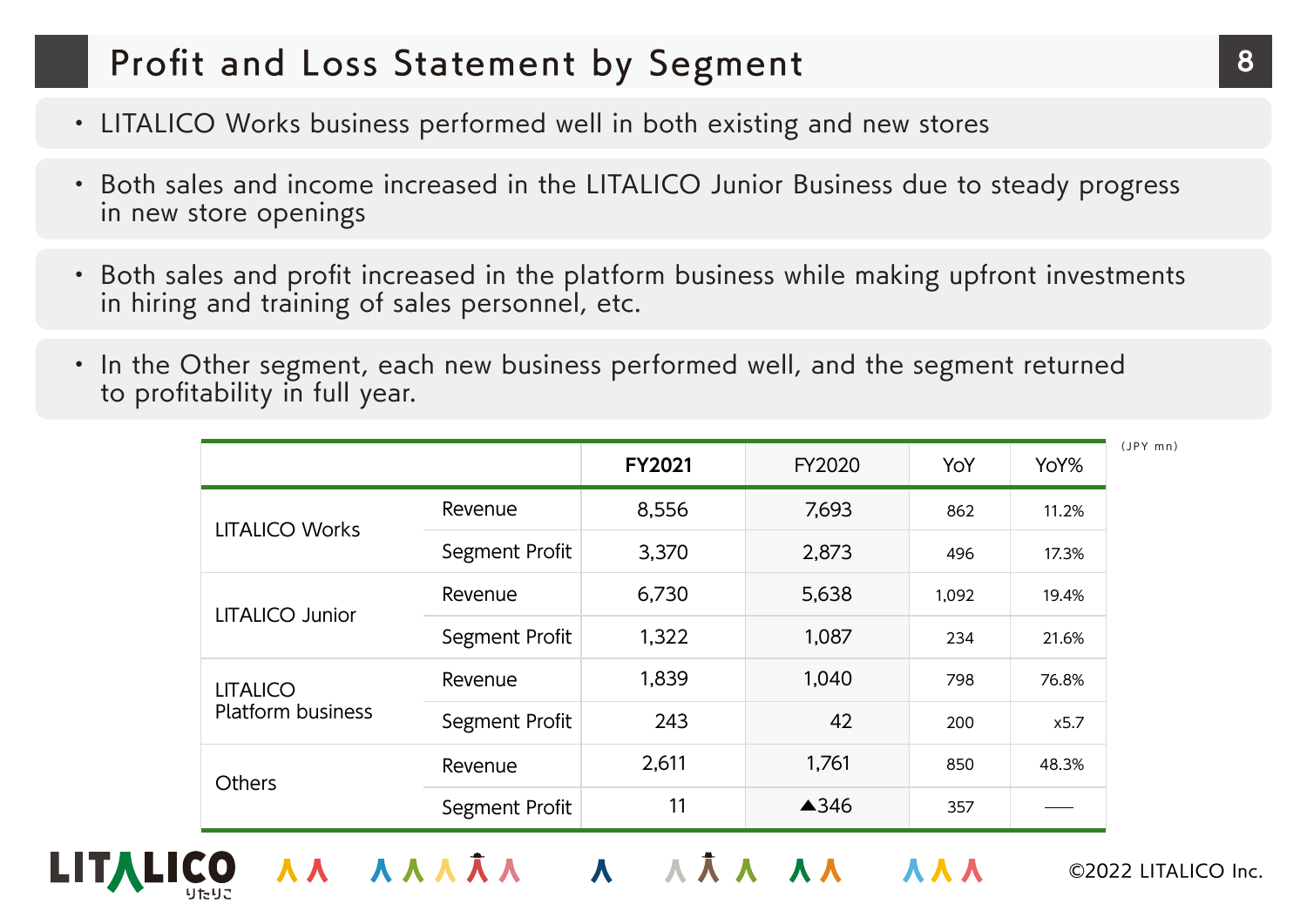# 3.Financial Forecasts

FY2022

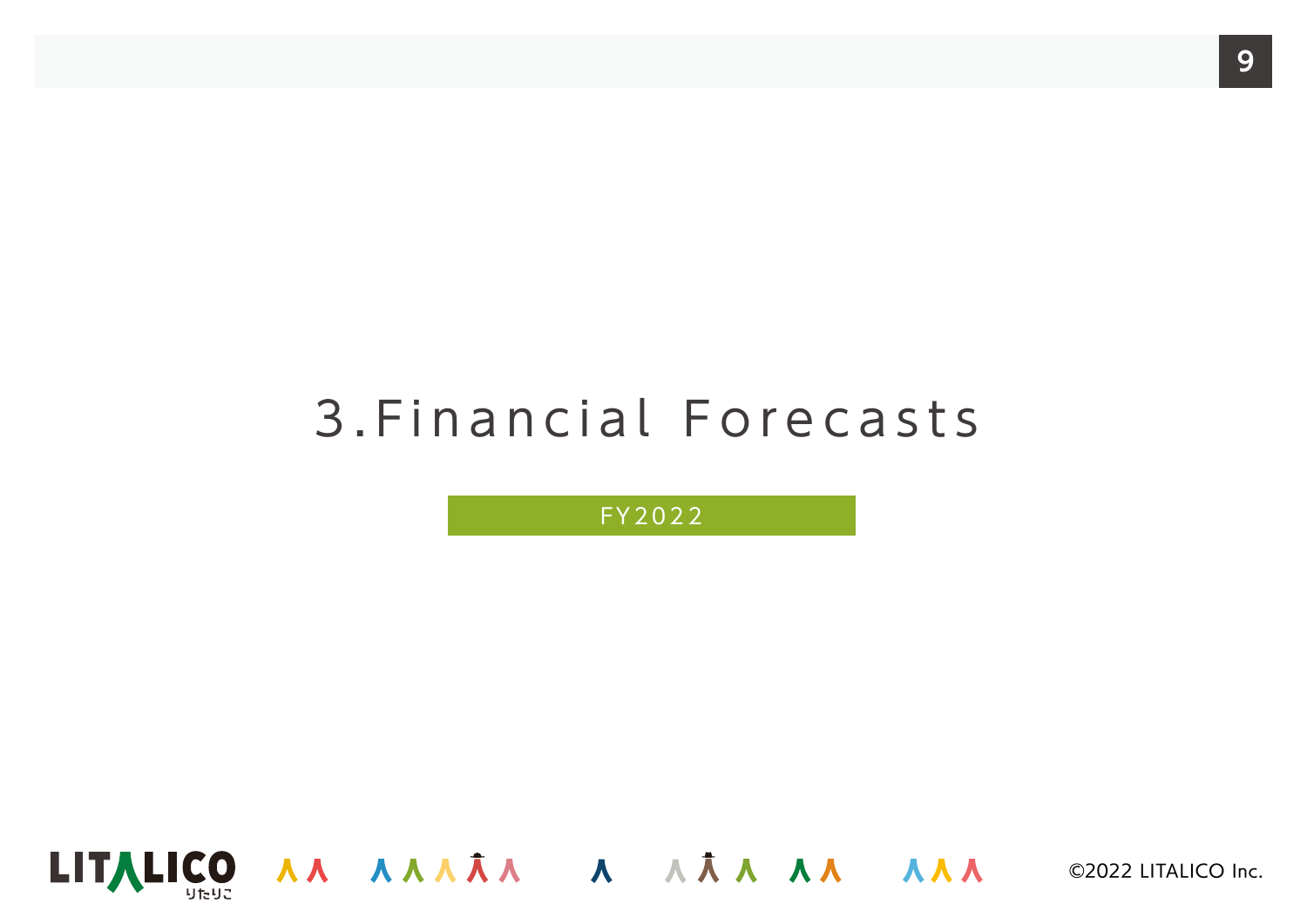### Financial Forecasts **10**

・Revenue 24 JPY bn, Operating Income 3.1 JPY bn, and Net Income 1.45 JPY bn

- ・Continued aggressive investment in platform business while improving profitability
- ・The effect of price hikes at Welfare Soft and the acquisition of Plus One Solutions, amounting to approx. 800 million yen in net sales
- ・Plan to open 15 LITALICO Works locations and 16 LITALICO Junior locations, accelerating the pace of new openings
- ・LITALICO Wonder resumes store openings due to steady growth in student numbers.

|                         | <b>FY2021</b><br><b>Forecasts</b> | <b>FY2020</b><br>Actual | YoY      | YoY % |
|-------------------------|-----------------------------------|-------------------------|----------|-------|
| Revenue                 | 24,000                            | 19,737                  | $+4,263$ | 21.6% |
| <b>Operating Income</b> | 3,100                             | 2,444                   | $+656$   | 26.8% |
| Ordinary Income         | 2,850                             | 2,241                   | $+609$   | 27.2% |
| Net Income              | 1,450                             | 1,078                   | $+372$   | 34.5% |

AA AAÂA A AÂA AA AA



(JPY mn)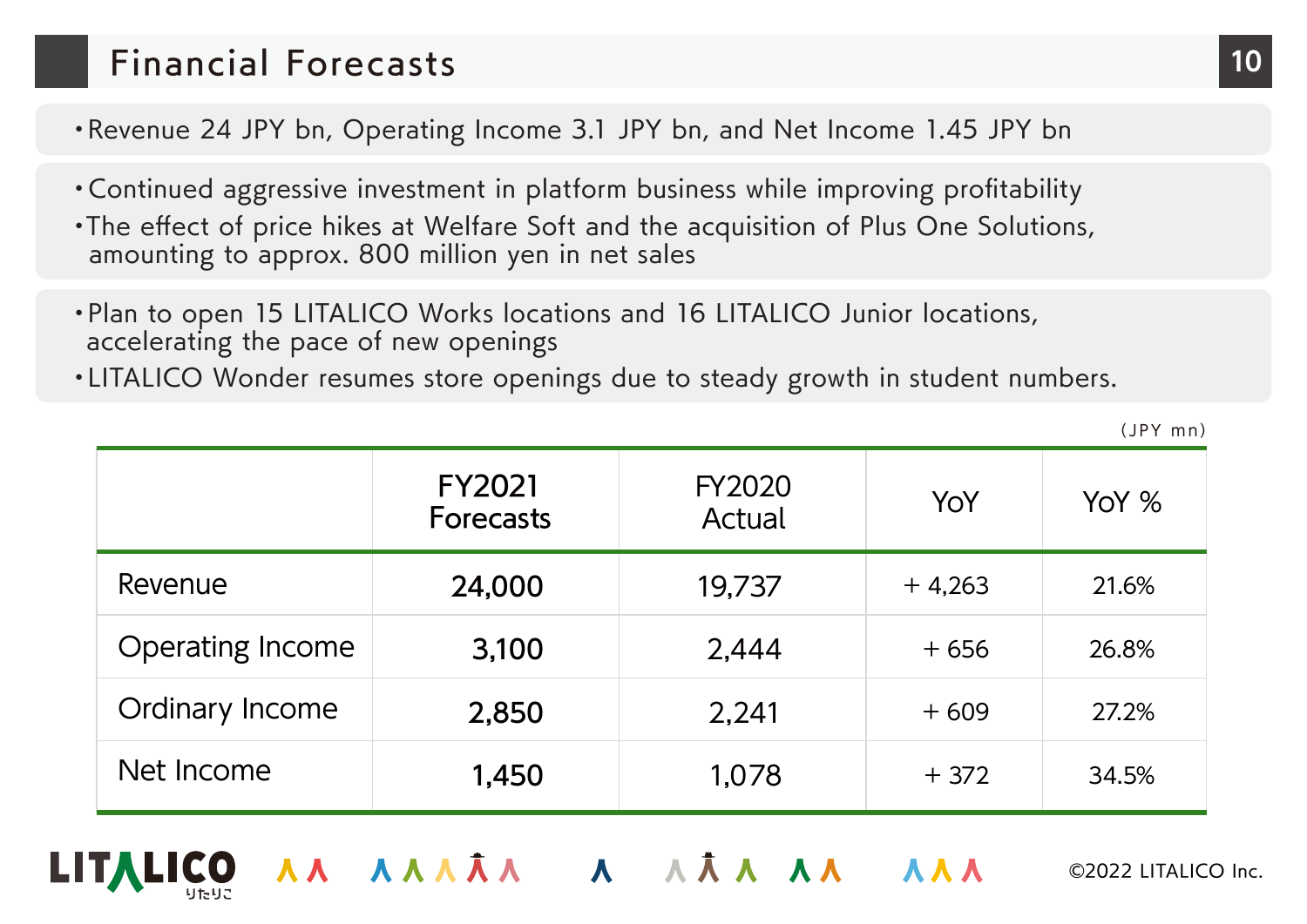### Full year forecasts **11**

### ・Planning 10th consecutive year of revenue and profit growth

AA AAAÂA A AÂA AA AAA



LIT**,** 

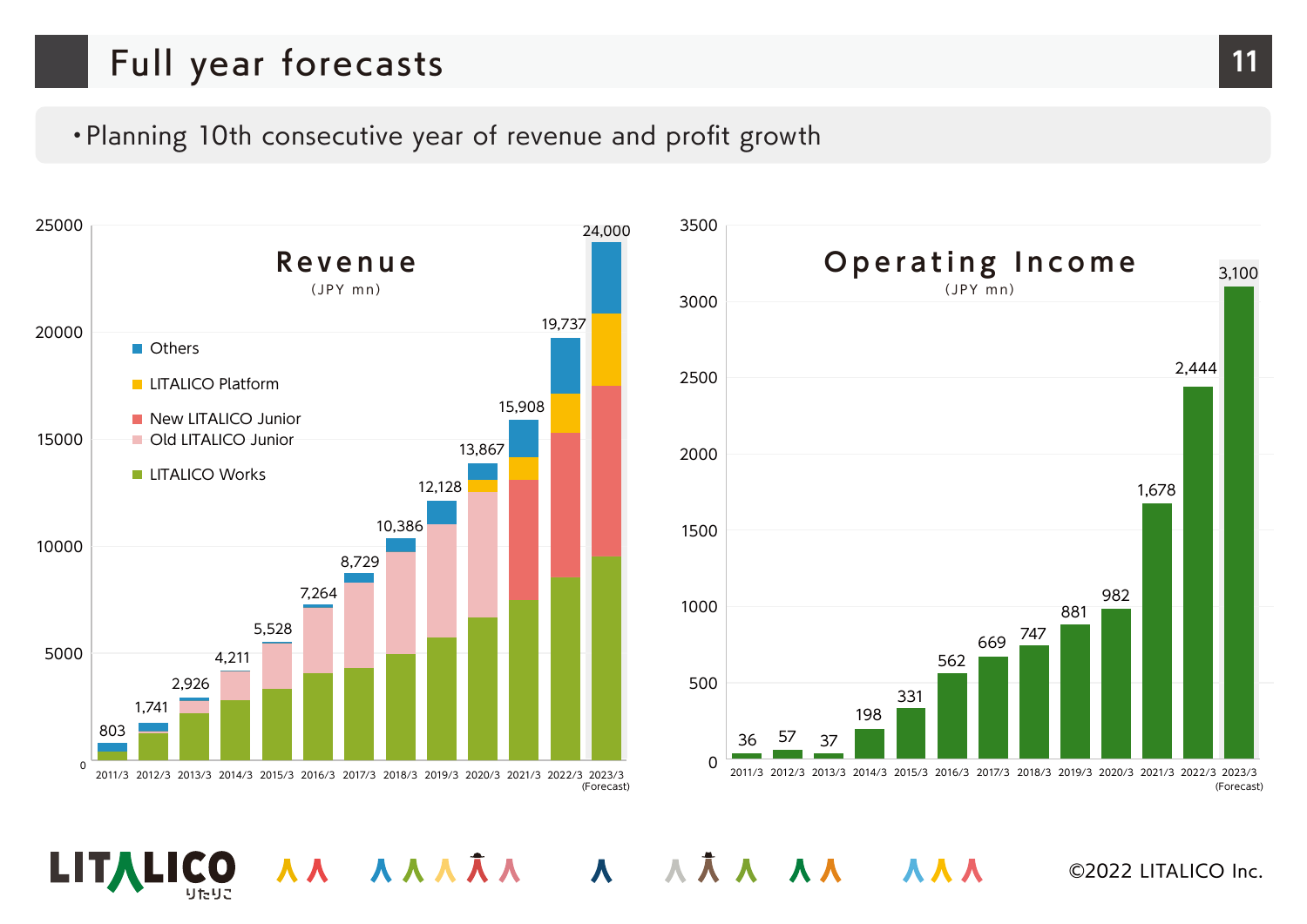### Financial Forecast Year on Year comparison **12**

- ・Plans to increase operating income by about 27% while factoring in long-term investments of about 900 million yen.
- ・Focused investment in human resources to strengthen the platform business and management structure for the next five years

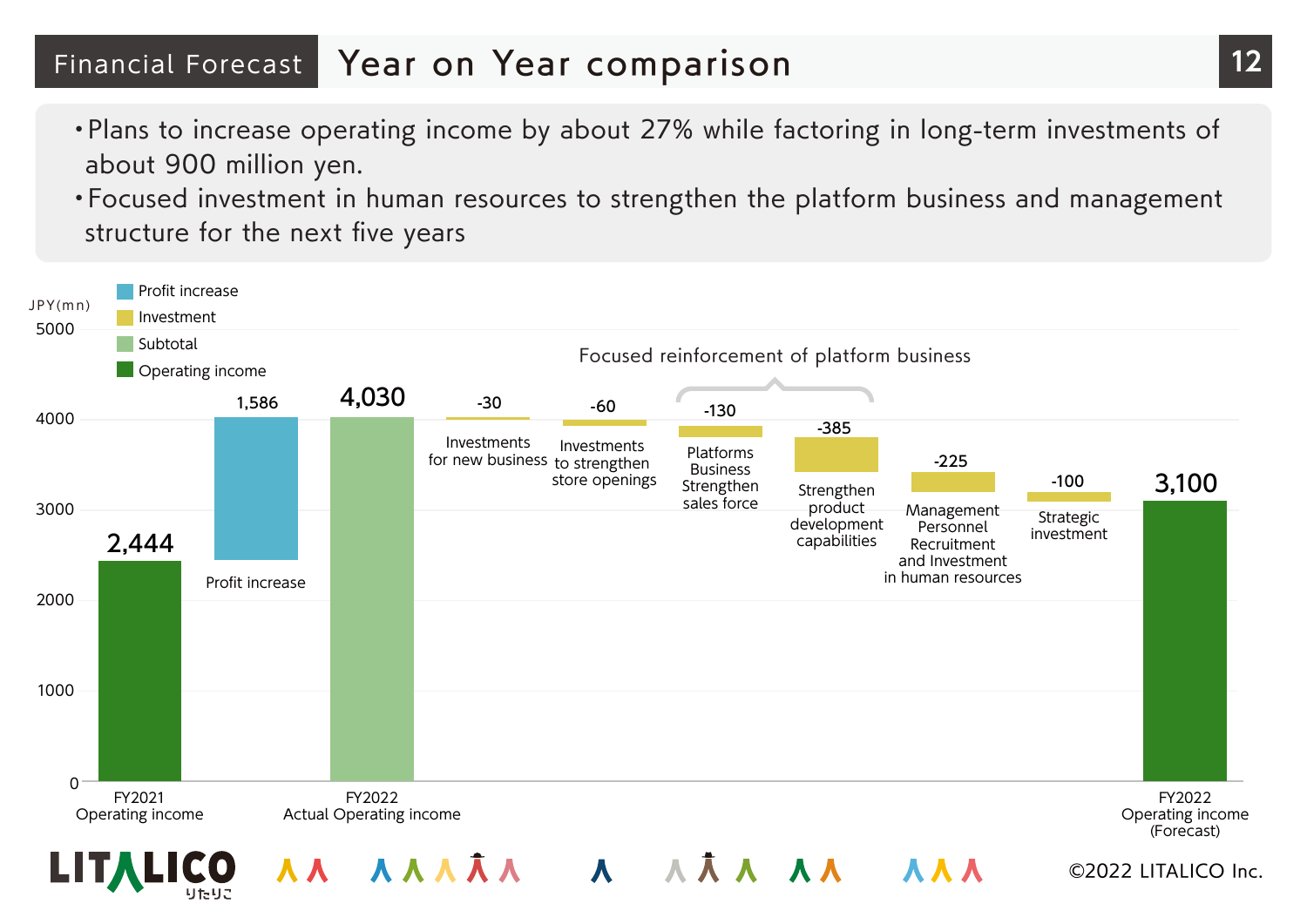# 4.Growth Strategy

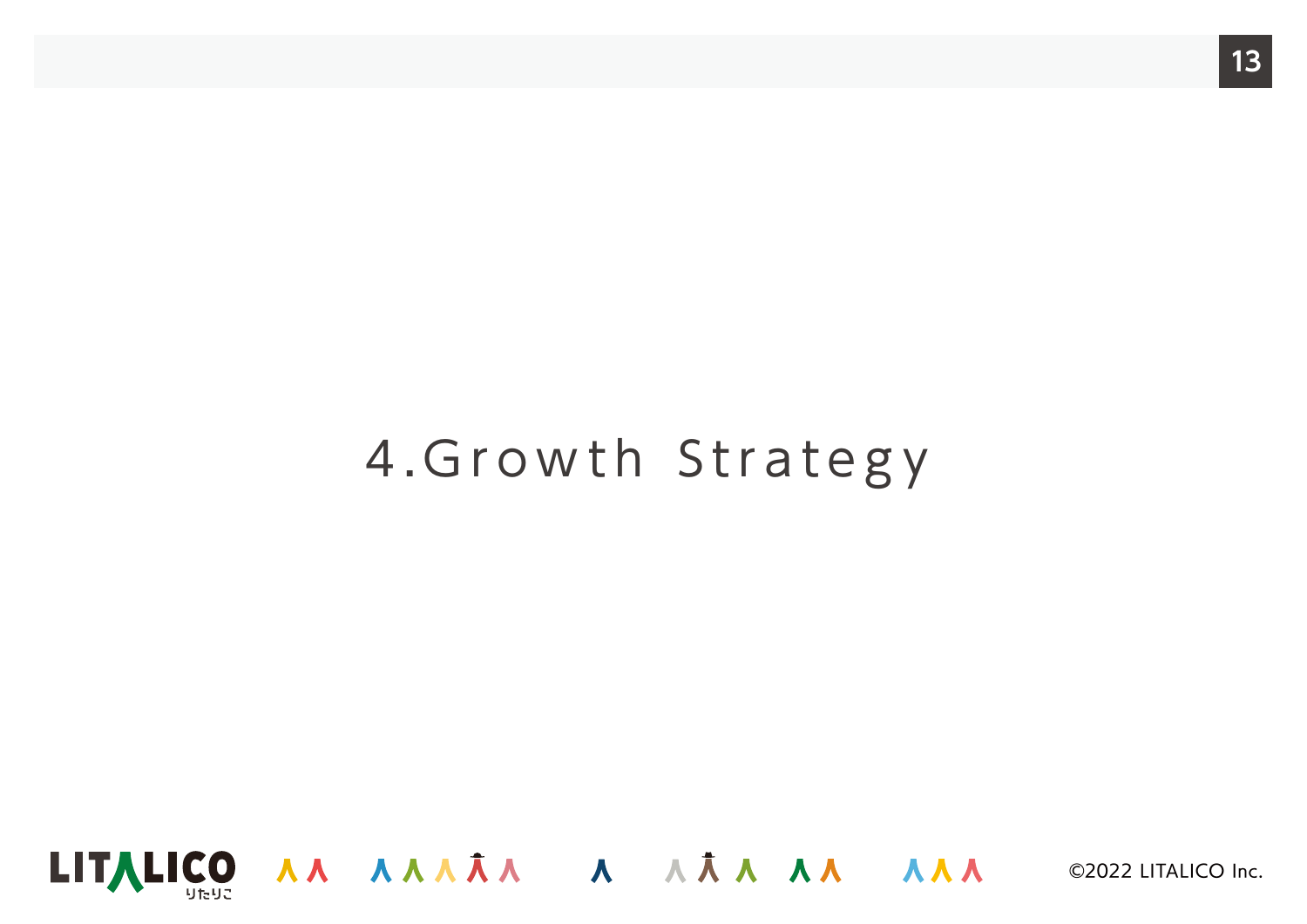

Disabilities exist not with people but with society.

By eliminating society's disabilities,

we will create a "people"-centric society where all can be happy

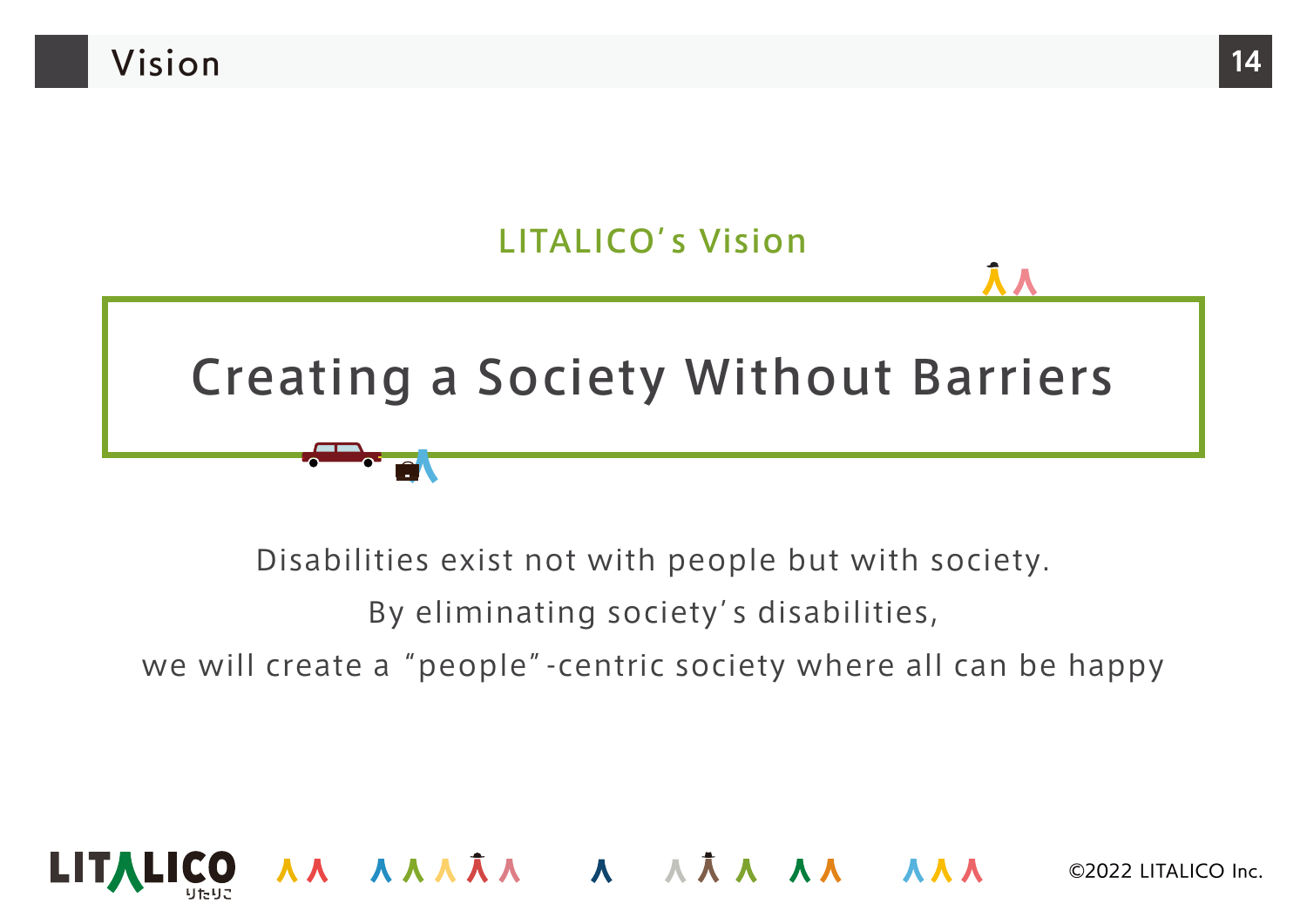## Total solutions in Disability / Welfare field **15**

- ・BtoC:R&D and actual practice of top quality services
- ・BtoB:Collection of data and service expansion in multiple areas of the market
- ・Build competitiveness by combining a deep understanding the disability and welfare market with strong engineering.
- ・Become the number one technology company in terms of both quality and quantity by strengthening data analysis, product development, and marketing.

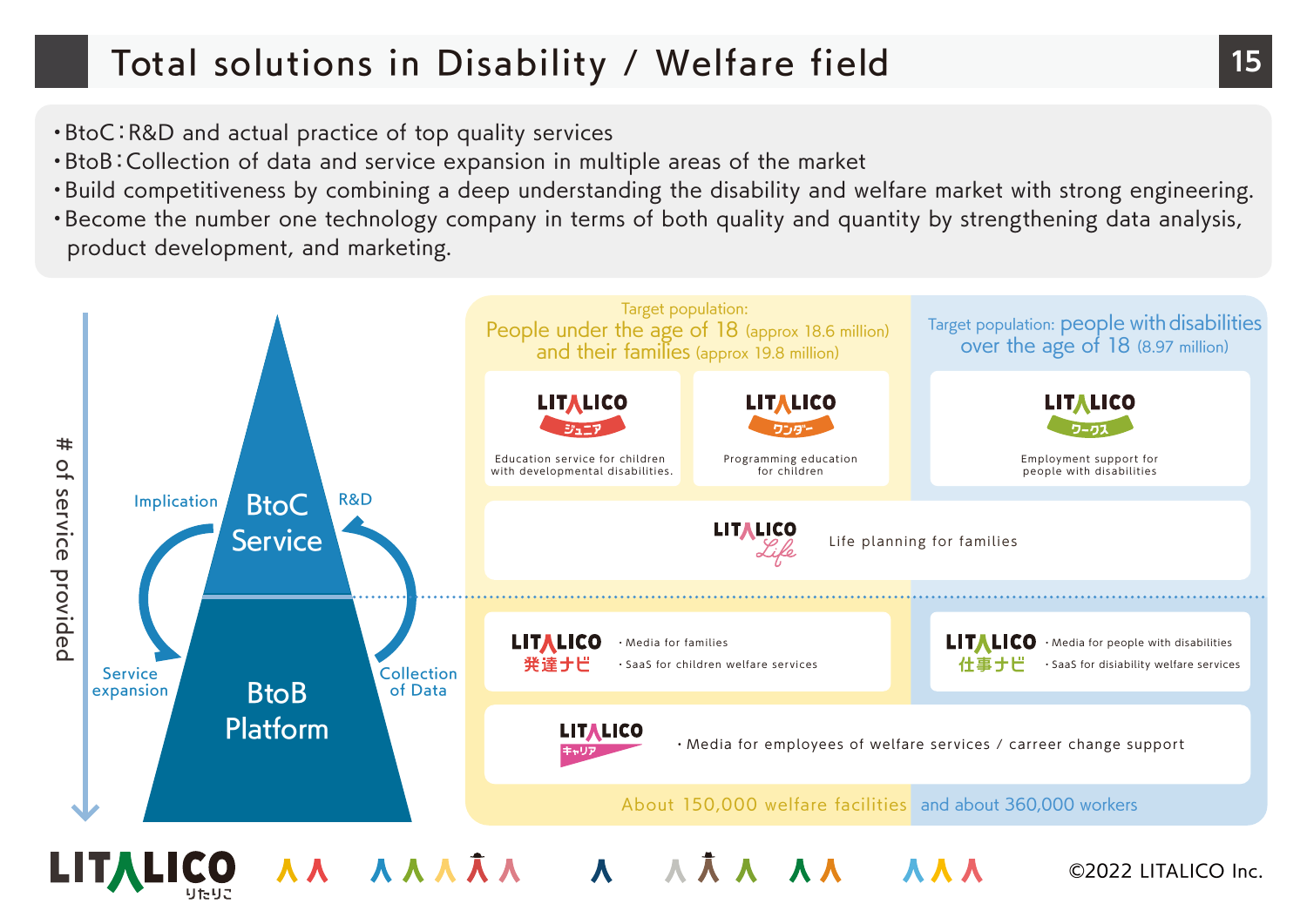# 5.Results by Business

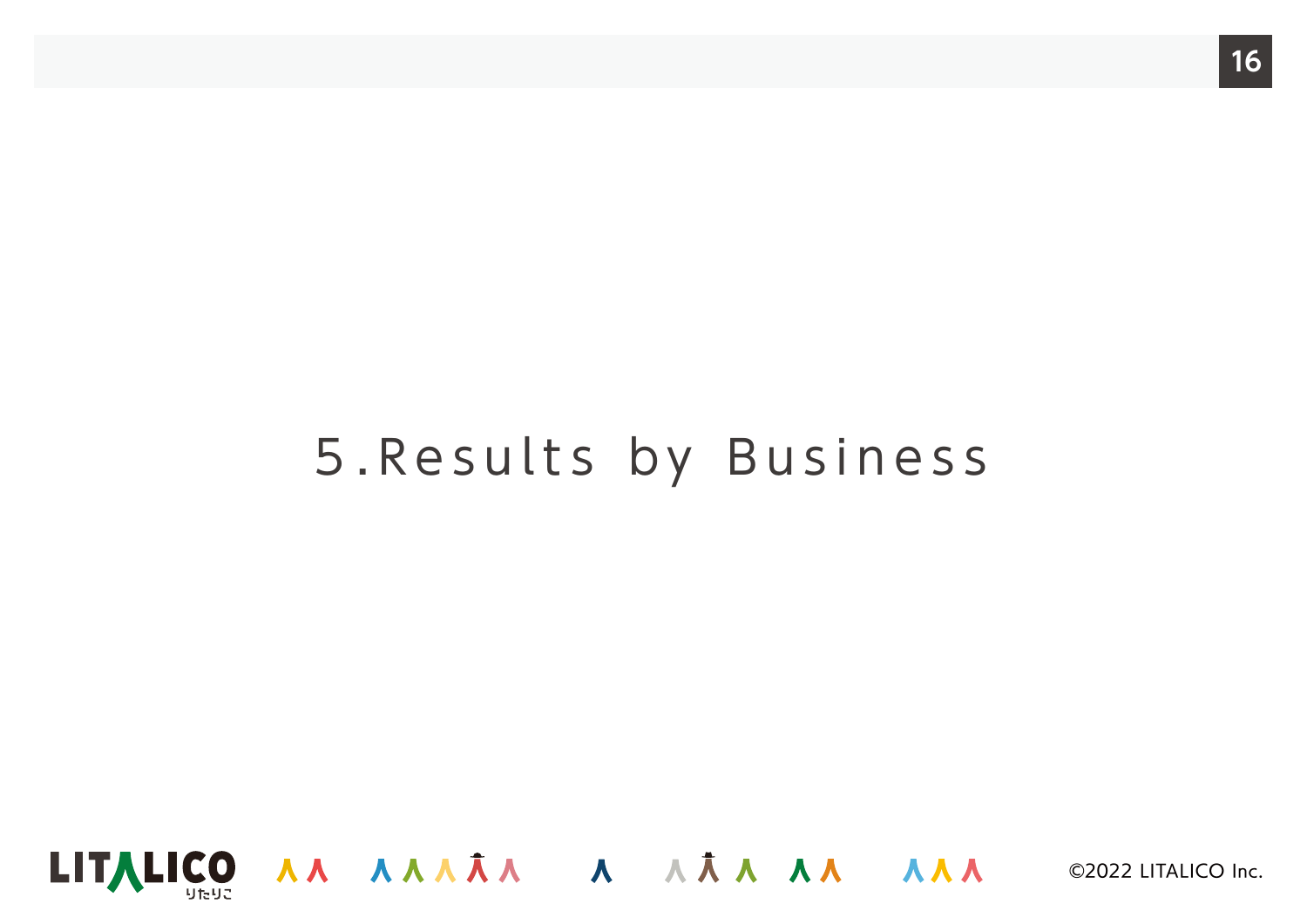### LITALICO Works (Employment Support for People with Disabilities) 17



- ・106 Locations(+14 FY 2020)
- ・Planned for +15 new locations in FY2022
- ・Strengthened internal structure to further increase the pace of new store openings



AAA AA AAA

#### **LITALICO Works Revenue**

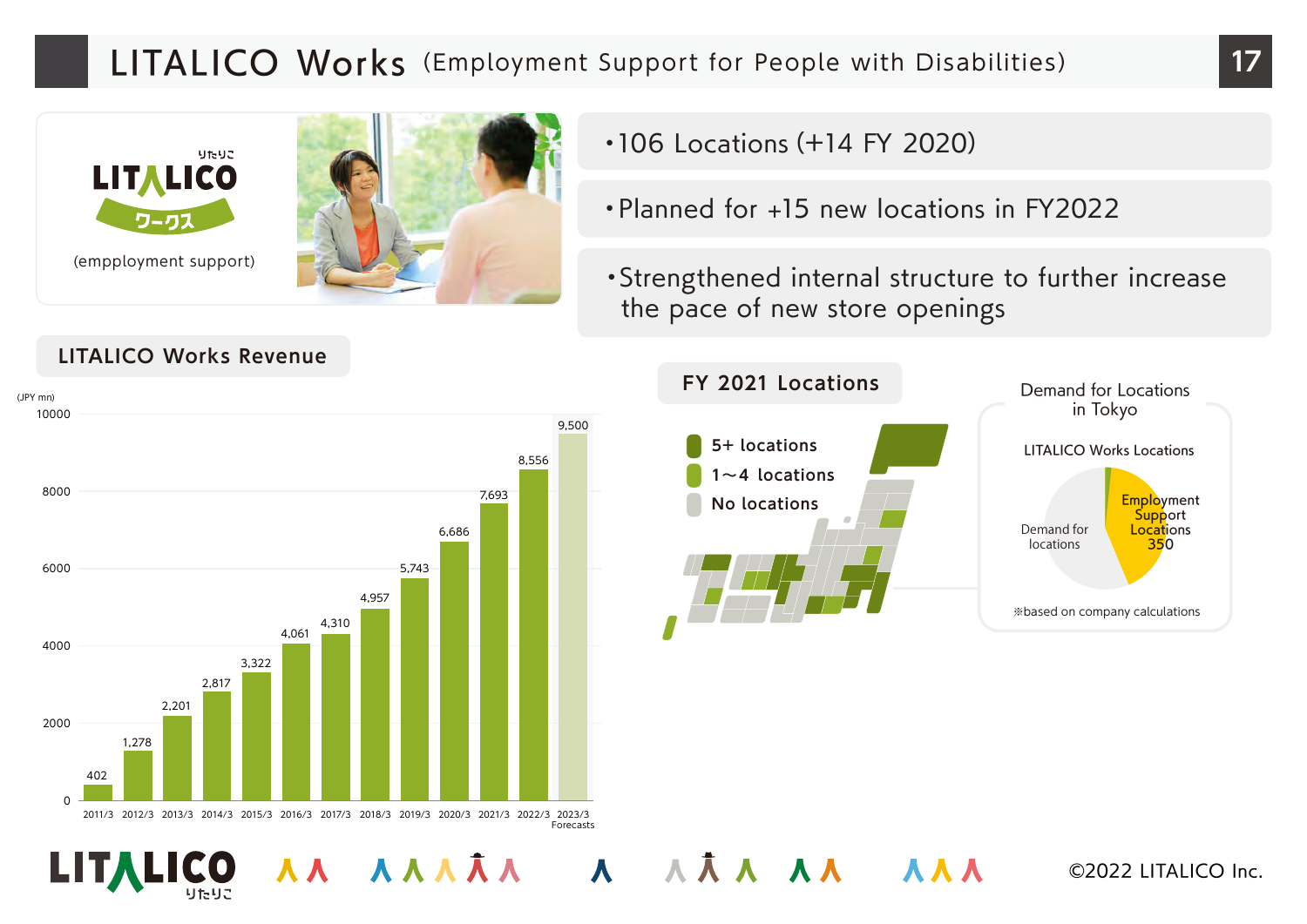### LITALICO Works (Employment Support for People with Disabilities) 18



(empployment support)

・Cumulative Number of Employed People 11,880/6 month retention rate 91.3%

- ・The number of job seekers increased significantly to 1,712 (+31.5% YoY), while the retention rate further improved.
- ・Utilizing technology such as VR in job training

AA AAAÂA A AÂA AA AAA

#### **Results FY2021**



#### **Other Intractable Disease** 1.2% **Intellectual** 4.1% **Physical** 4.2%  $Develo$ *mental* **Mental**<br>57.3% 6.6% 26.6% Types of Disabilities



・Developed and implemented a system that recommends support plans based on past support data.

**Implementation of Employment Support System**

・Will grow into a data platform with improved algorithms and accuracy and better recommendations.



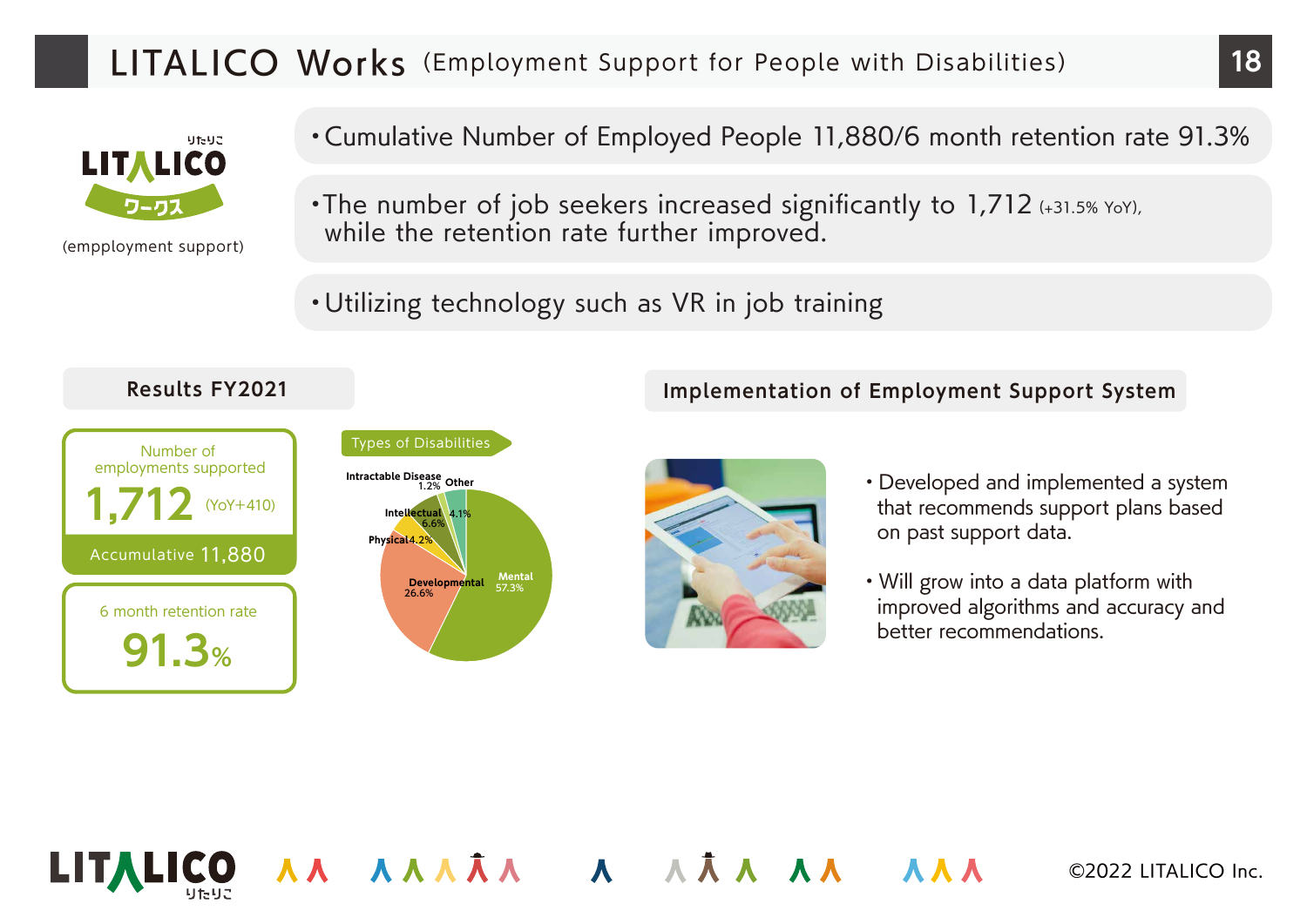### LITALICO Junior (Standard Course) **19**



・113 Locations(+13 FY2020)

AA AAAÂA A AÂA AA AAA

- ・Both sales and profit increased due to steady progress in new store openings
- ・Plan to open 16 new locations in FY2022. We plan to increase the pace of new store openings.



#### **LITALICO Junior Revenue**

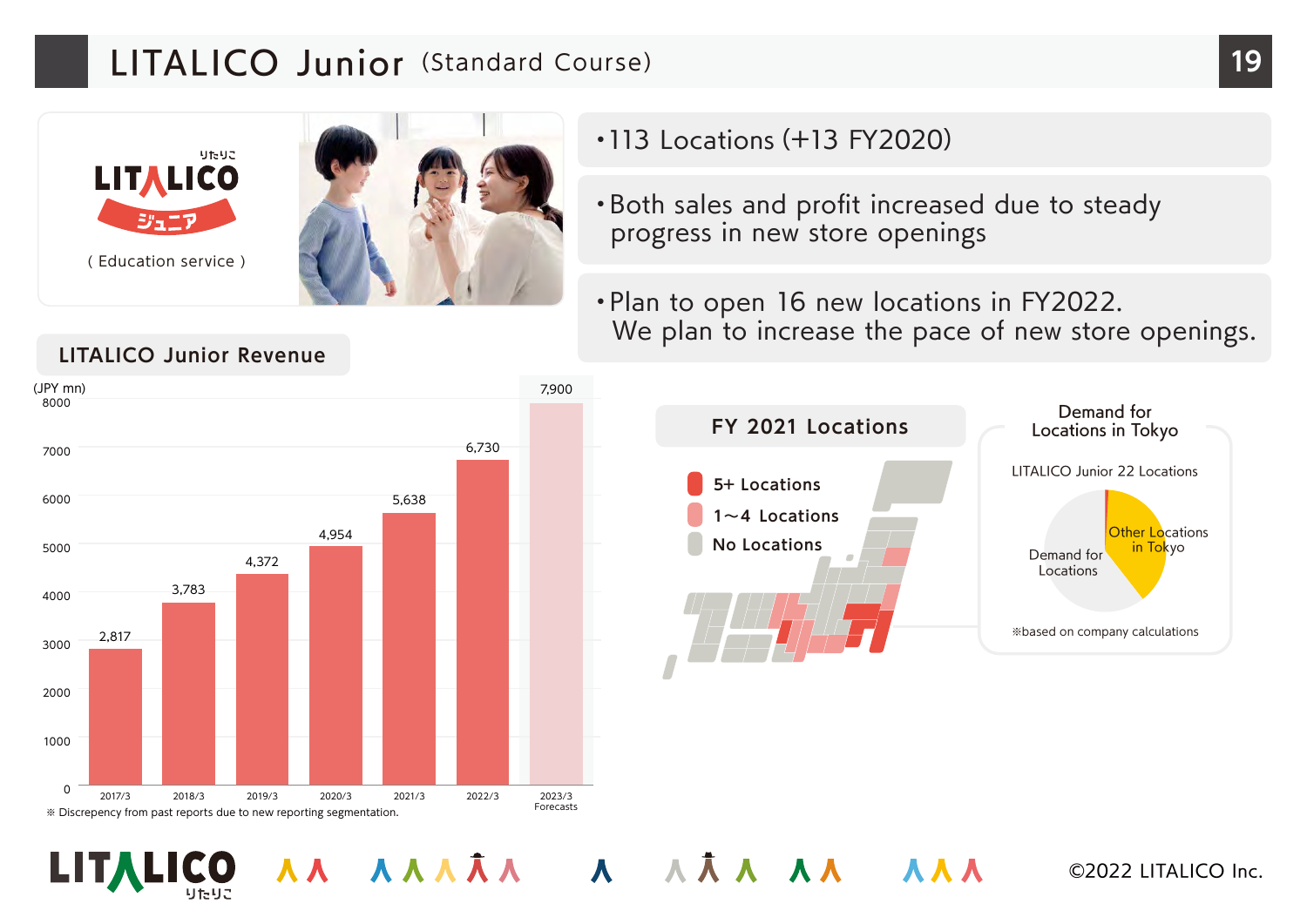## LITALICOPlat fo rm Business **20**

・76.8% increase in sales compared to the same period last year

- ・Sales and profits increased while making upfront investments in hiring and training of sales and support personnel, and entered the phase of accelerated growth
- ・Developing matching media for users and workers and SaaS business for DX support for facilities





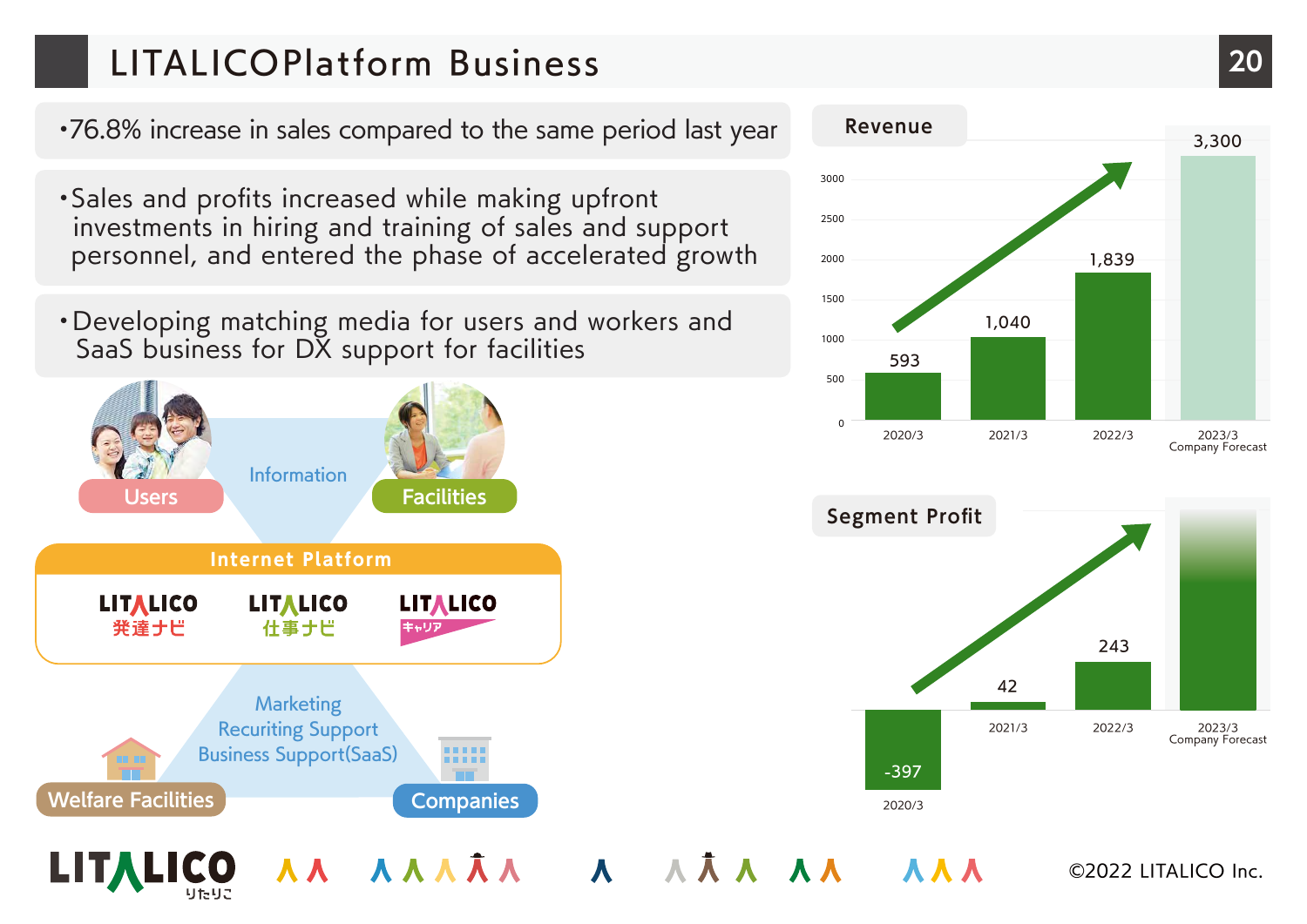### LITALICOPlat fo rm Business **21**



- ・Package selling the product of Fukushi-soft inc. increased the pace of gaining new accounts
- ・LITALICO Career achieved 17,000 job offering posts on site
- ・Further strengthening of SaaS business in the nursing care domain by making Plus One Solutions a wholly owned subsidiary



AA AAAA A AAA AA

※Acquired Fukushi-soft in Jan. 2021 ※There are other accounts with incentive fee



©2022 LITALICO Inc.

**AAA** 

Schools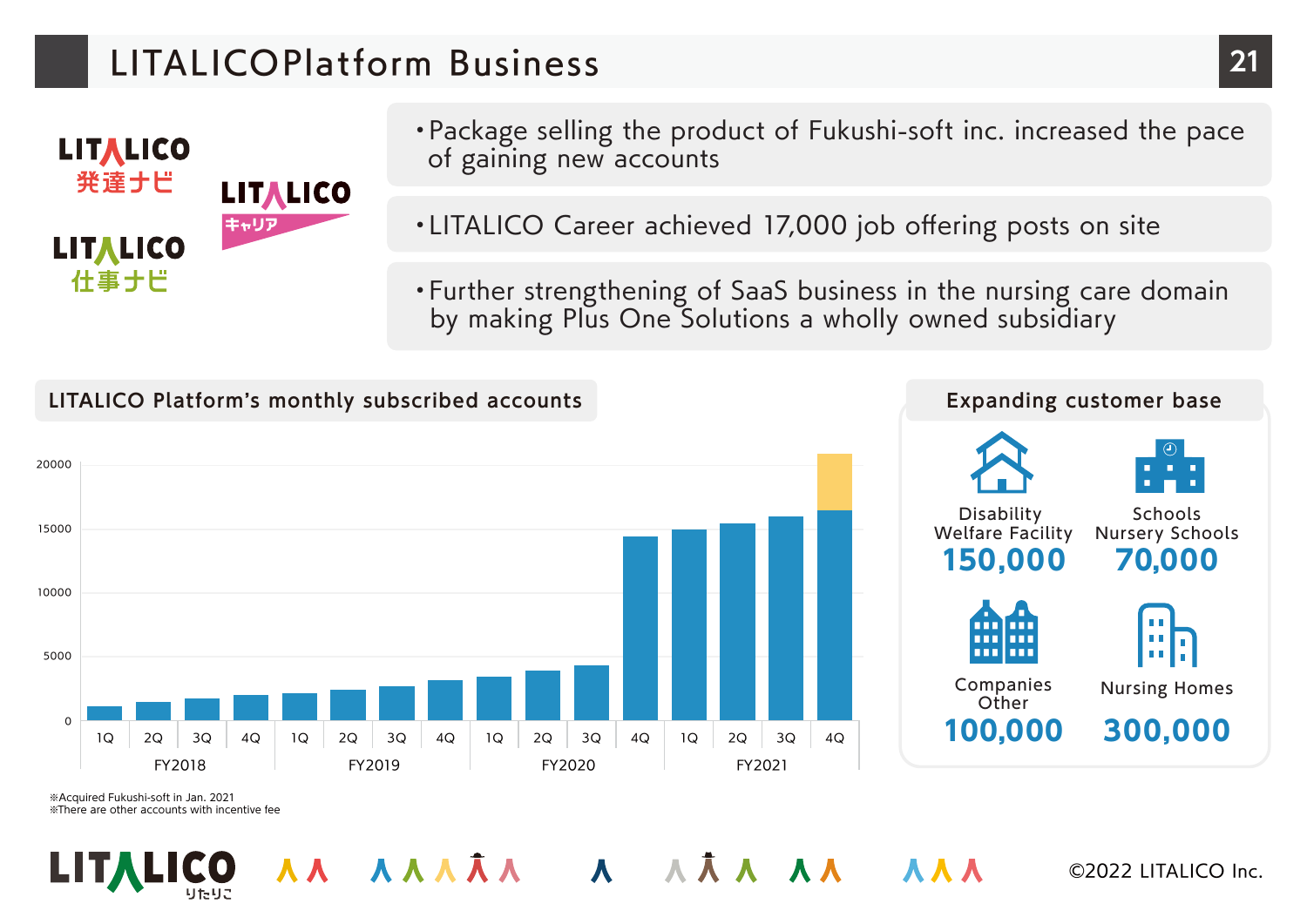### Made Plus One Solutions a wholly owned subsidiary **22**

・Full-scale entry into the nursing care field in close proximity to the disability welfare field

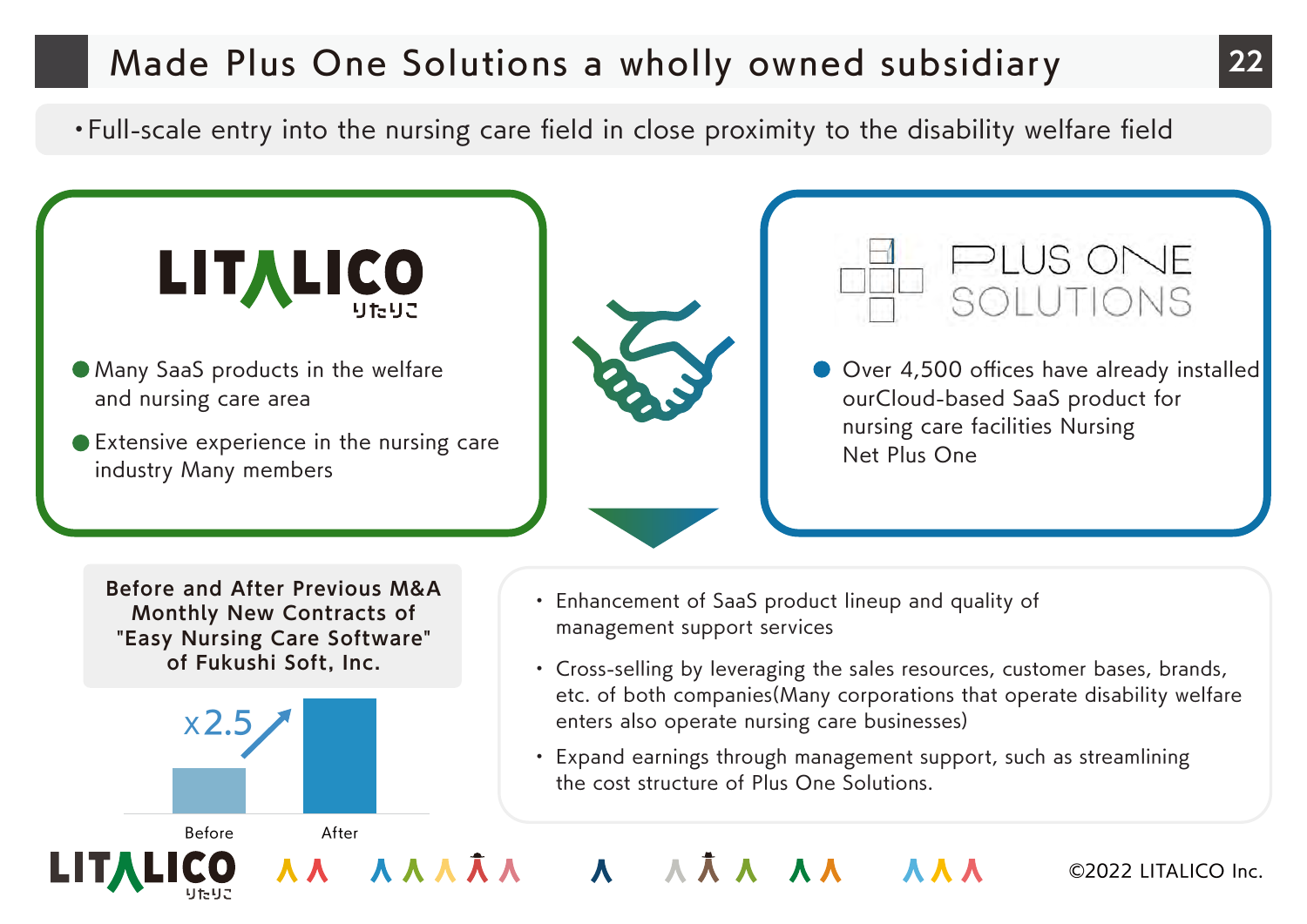### Current Product Line Up and Future Development Plan

- ・Current services are focused on disability & wefare, education & nursing schools, and the nursing home market.
- ・Price increase of existing products along with functional improvement from April 2022.
- ・Planned to expand products and services with increased additional value
- ・Contribute to the growth of the entire market by gathering and utilizing data

![](_page_22_Figure_5.jpeg)

### **Disiability and Welfare**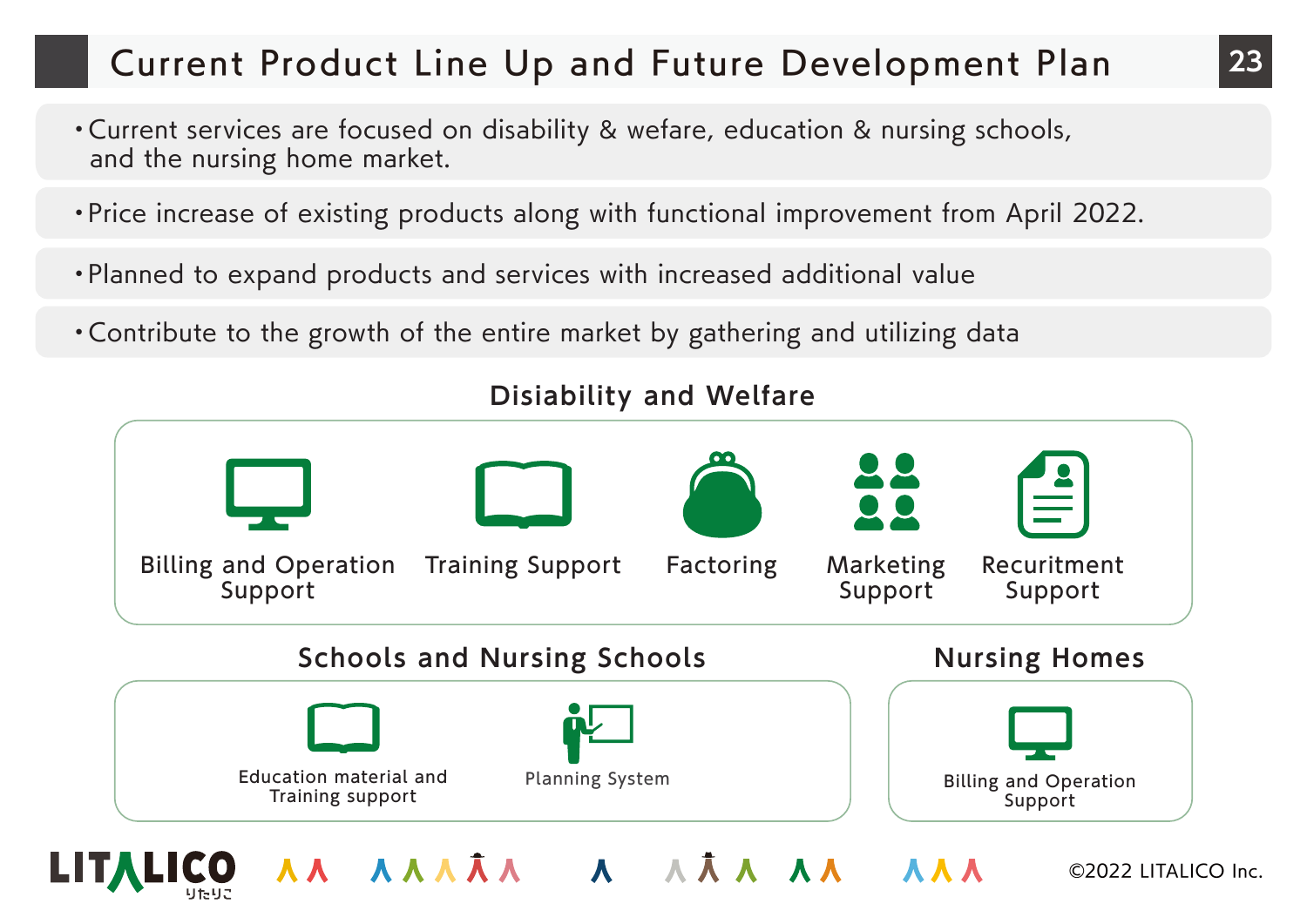### Strengthen internal structure for growth of platform business **24**

- ・To further accelerate the growth of the platform business, we will significantly strengthen our product development capabilities by hiring engineers, PdMs, and designers.
- ・Build a system to leverage LITALICO's strength in recruiting.
- ・Strengthening product development capabilities will also contribute to improving quality and efficiency in the BtoC direct service area.

![](_page_23_Figure_4.jpeg)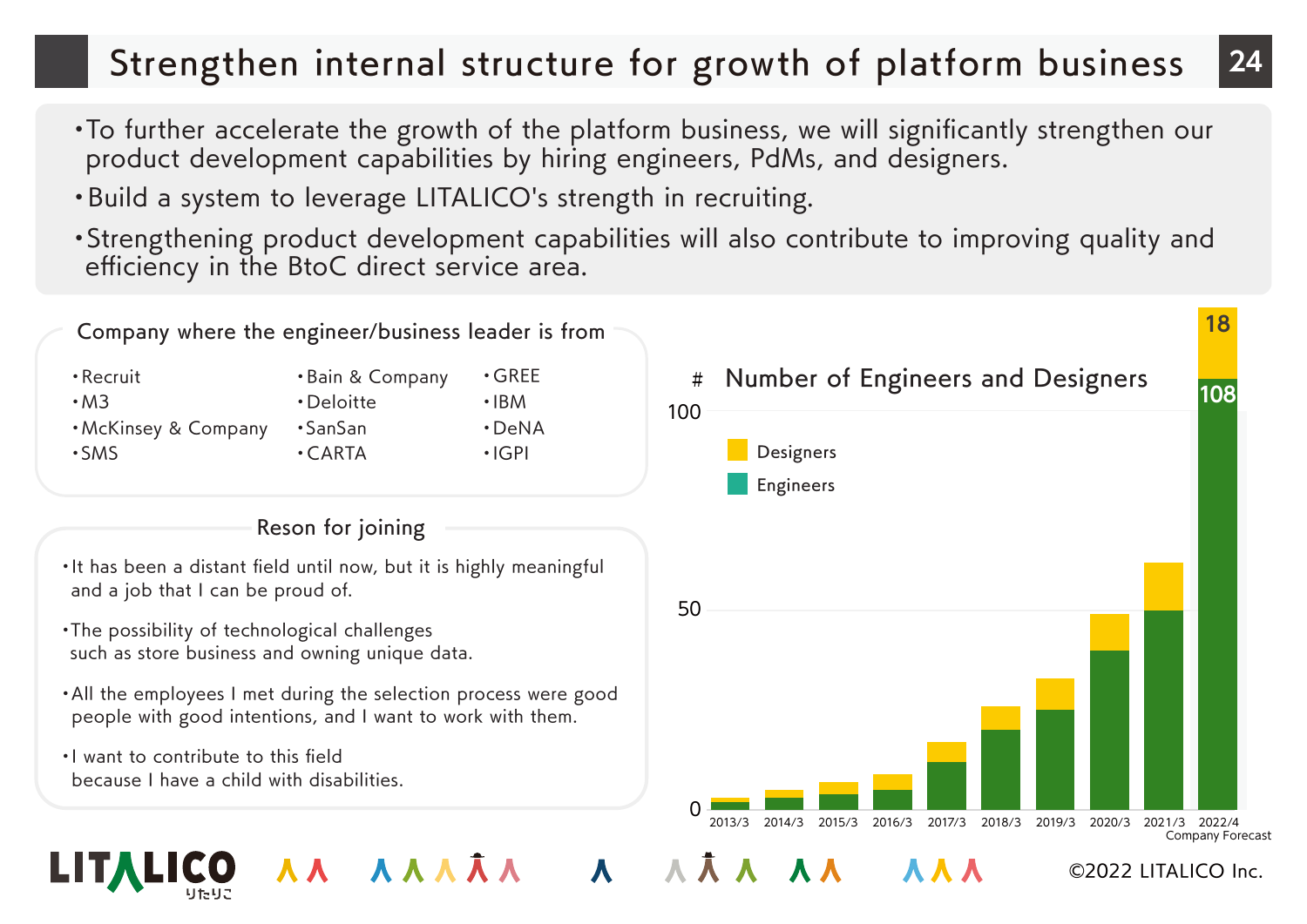### Others LITALICO Junior (personal course), 25 LITALICO Wonder, LITALICO Life

・48.3% increase in revenue compared to the same period last year, returned to profitability in full year.

AA AAAĀA A AĀA AA AAA

100% Paid by Customer (non welfare business). Able to provide services without dependancy on government welfare policies

#### **LITALICOJunior Personal Course**

Education for children with developmental disabilities, able to use without the use of government supported welfare services. Sevice model is short term, high quality support.

#### **LITALICO Wonder**

Aims to grow the creativity of children through programing and robot education. Currently providing both face to face and online services.

### **LITALICOLife**

Life planning and informational support for families with differing concerns and needs. Currently expanding online seminars and support sessions.

![](_page_24_Figure_9.jpeg)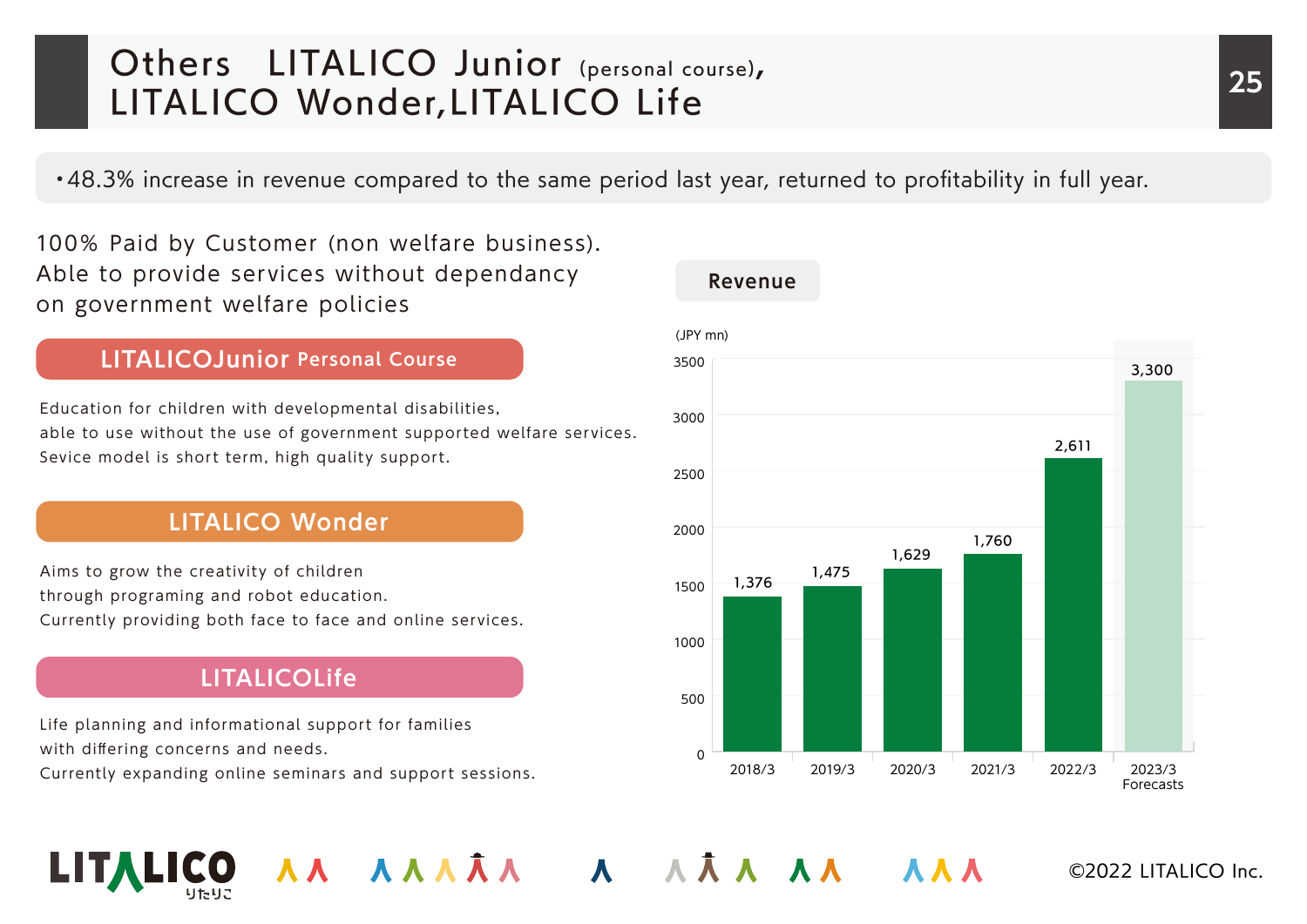### LITALICO Junior (Personal Course) 26

![](_page_25_Picture_1.jpeg)

#### **Service Overview**

![](_page_25_Picture_3.jpeg)

- Main target is before school (4~8yrs) conducting 1 to 1 classes for 9 months
- ・Comes with initial assesment and 9 months education plan
- ・Also conducts parent training as well as planning for future education
- ・Also supports and advises home schooling

![](_page_25_Picture_8.jpeg)

- ・Resumption of new store openings due to improved profitability, 26 locations (+4 FY2020)
- ・In light of the impact of Covid-19, focus on strengthening the organizational structure, including recruitment, and training new staff.

![](_page_25_Figure_11.jpeg)

AA AAAĀA A AĀA AA AAA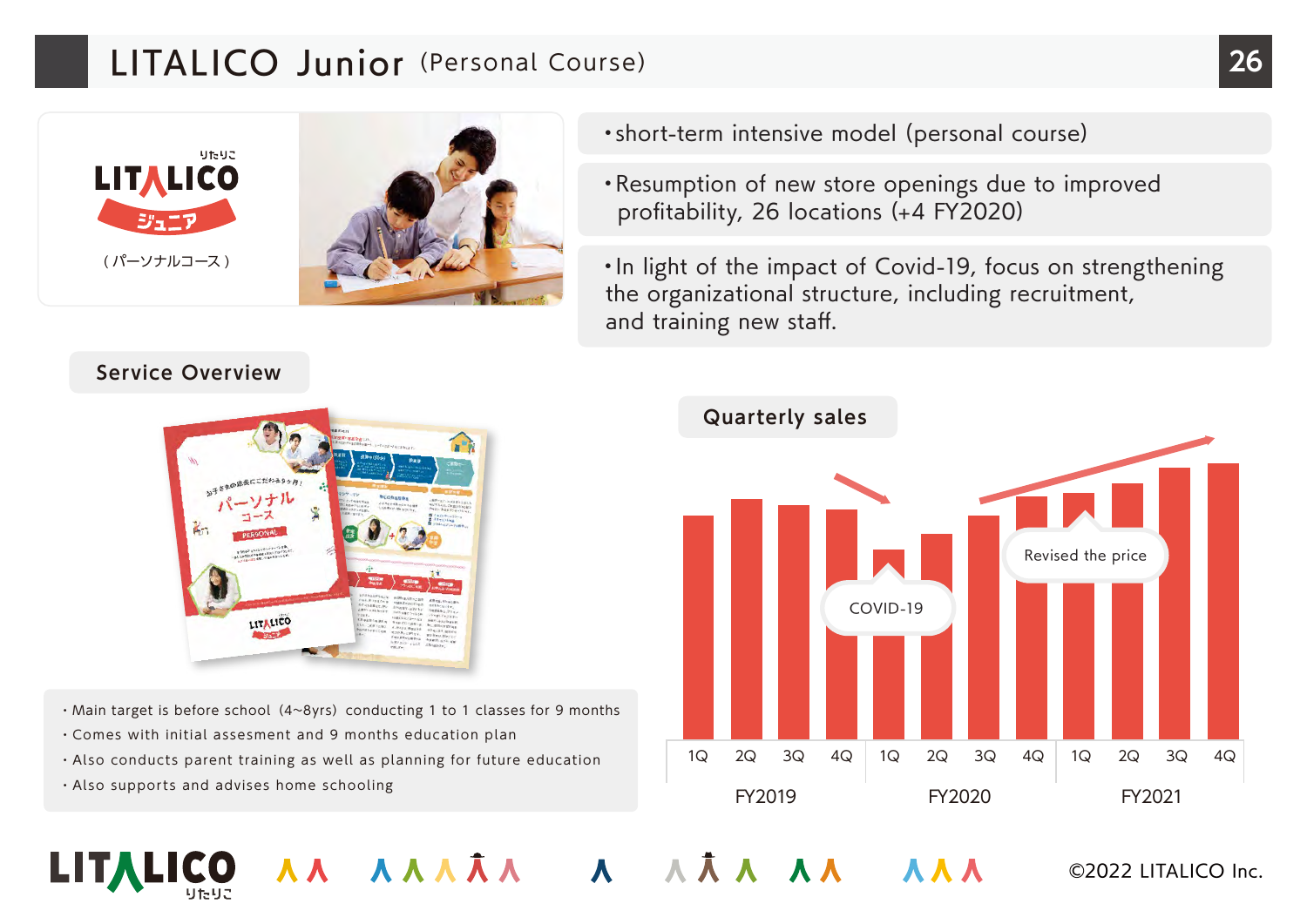### LITALICOWonder Division (Programming School) 27

![](_page_26_Picture_1.jpeg)

- ・17 Locations, Students:4,507
- ・Temporary decline in classroom enrollment due to the impact of Covid-19, but growth potential accelerated with the launch of online courses.
- ・Online courses are doing well and the number of students in classrooms is increasing. Profitability also improved in the Covid19

**Started Online Classes**

![](_page_26_Picture_6.jpeg)

- ・2 Courses: 1 basic, and 1 expert.
- ・1 to 2 classes every week. Each class is 60minutes. Price is similar to normal classes' .

#### **# of Students**

AA AAAÂA A AÂA AA AAA

![](_page_26_Figure_10.jpeg)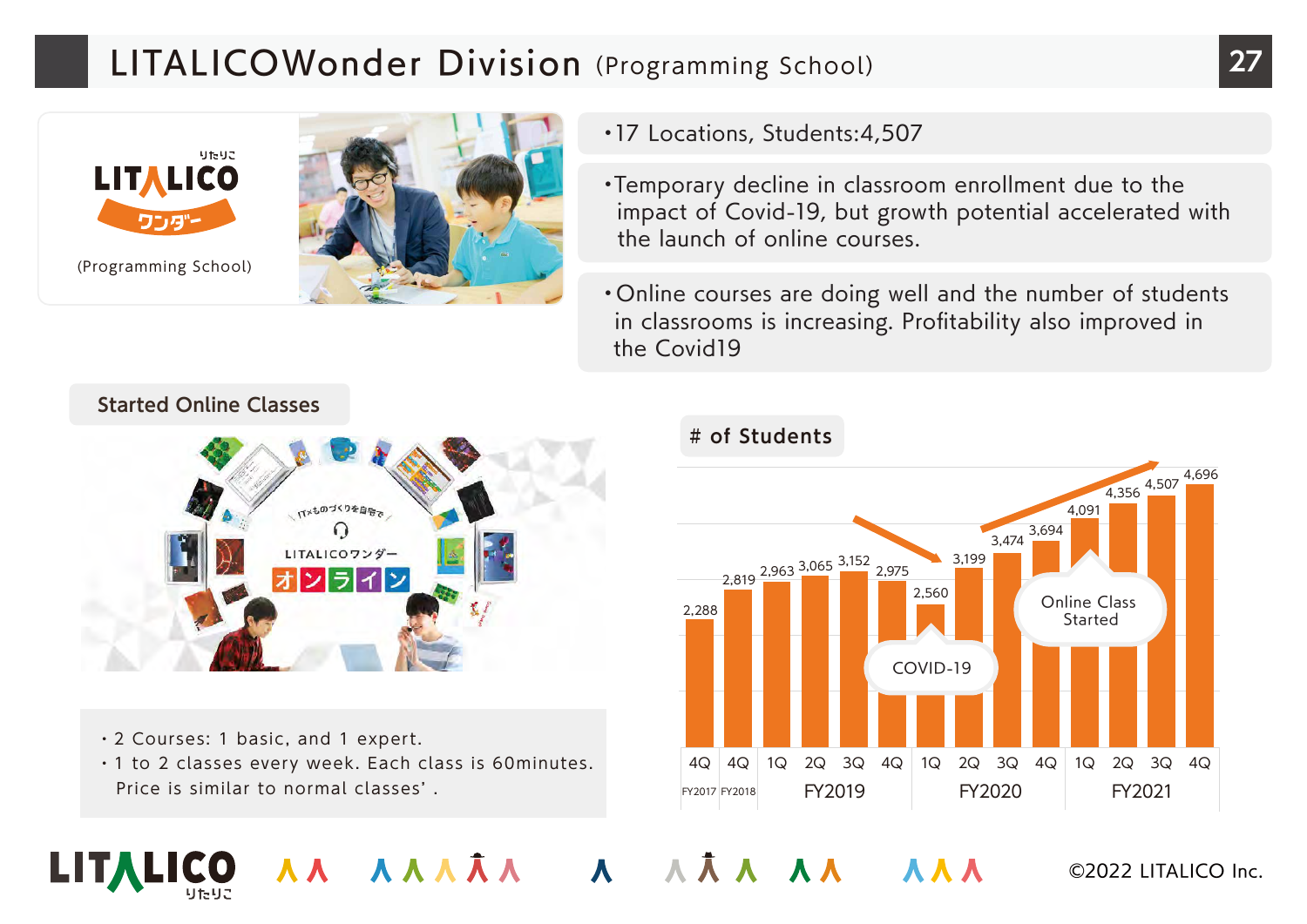### LITALICO Life Division (Service for Families) **28**

![](_page_27_Picture_1.jpeg)

- ・Number of new contracts are steadily increasing
- ・Expanding specialized online seminars nation wide

#### **Expanded Service Area Cumulative number of households consulted**

中学・高校の選び | 雷高版 ネテーマは [オンライン開催] となります OOMミーティングでのグループで行うテレビ 1Q 2Q 3Q 4Q 1Q 2Q 3Q 4Q 1Q 2Q 3Q 4Q 1Q 2Q 3Q 4Q の勉強会となります (参加人数) CREDとその年の運営の温度時のそれぞれ FY2018 FY2019 FY2020 FY2021

AA AAAĀA A AĀA AA AAA

- ・Seminars with lecturers covering a variety of topics
- ・Individual consultations to address the various concerns of families

![](_page_27_Picture_8.jpeg)

![](_page_27_Picture_9.jpeg)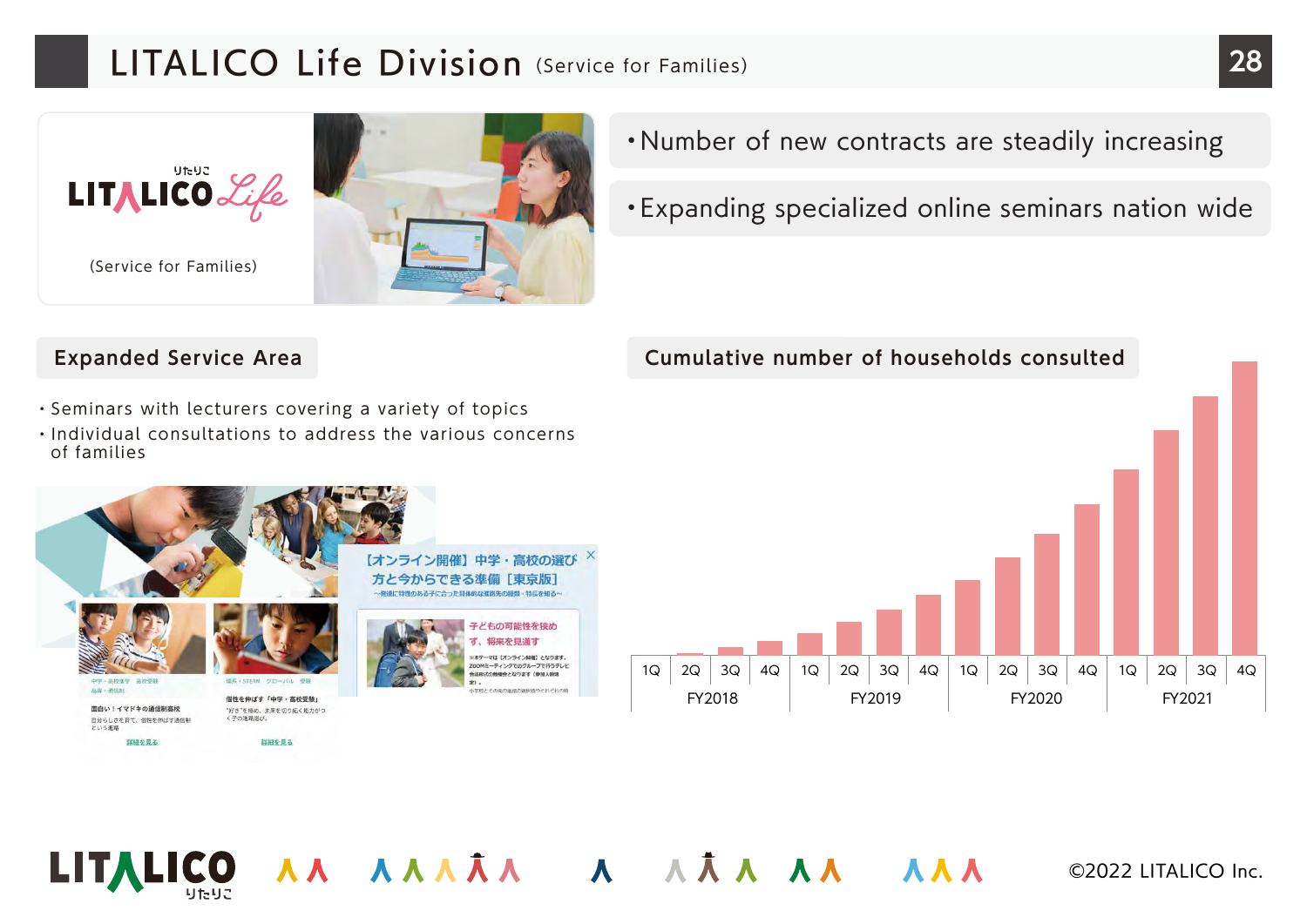## Strengthening of management structure. **29**

・New directors to be proposed at the General Meeting of Shareholders to be held on June 29,2022

![](_page_28_Picture_2.jpeg)

### Candidate for Vice President and Representative Director Fumihiro Yamaguchi

| Feb 2006 | Joined Recruit Co.                                                                               |
|----------|--------------------------------------------------------------------------------------------------|
| Apr 2012 | Executive Manager, IMC-C College Preparatory Business Division                                   |
| Oct 2012 | Executive Officer, Recruit Marketing Partners Co.                                                |
| Apr 2015 | Executive Officer of Recruit Holdings Co.                                                        |
|          | President and Representative Director of Recruit Marketing Partners Co.                          |
| Apr 2018 | Executive Officer, in charge of Education and Learning, Product Management Division, Recruit Co. |
| Apr 2022 | Joined the Company, Executive Vice President (to present)                                        |

![](_page_28_Picture_5.jpeg)

#### Candidate for Director (Audit Committee Member) Yoshie Komuro

- Apr 1999 Joined Shiseido Co.
- Jul 2006 President and Representative Director of Work-Life Balance Co.
- Apr 2013 Member of Council on Child Care and Child Rearing, CAO

AAA AAA A A A AAA AAA

- Sep 2014 Member of Industrial Competitiveness Council, CS (private member) Member of Industrial Structure Council, METI
- Feb 2015 Member of the General Assembly of the Central Council for Education, MEXT
- Sep 2020 Member of Expert Committee on Accelerating Workplace Reform, MOE
- Feb 2021 Member of the Employment and Women's Support Project Team for the Corona Disaster, MHLW

![](_page_28_Picture_14.jpeg)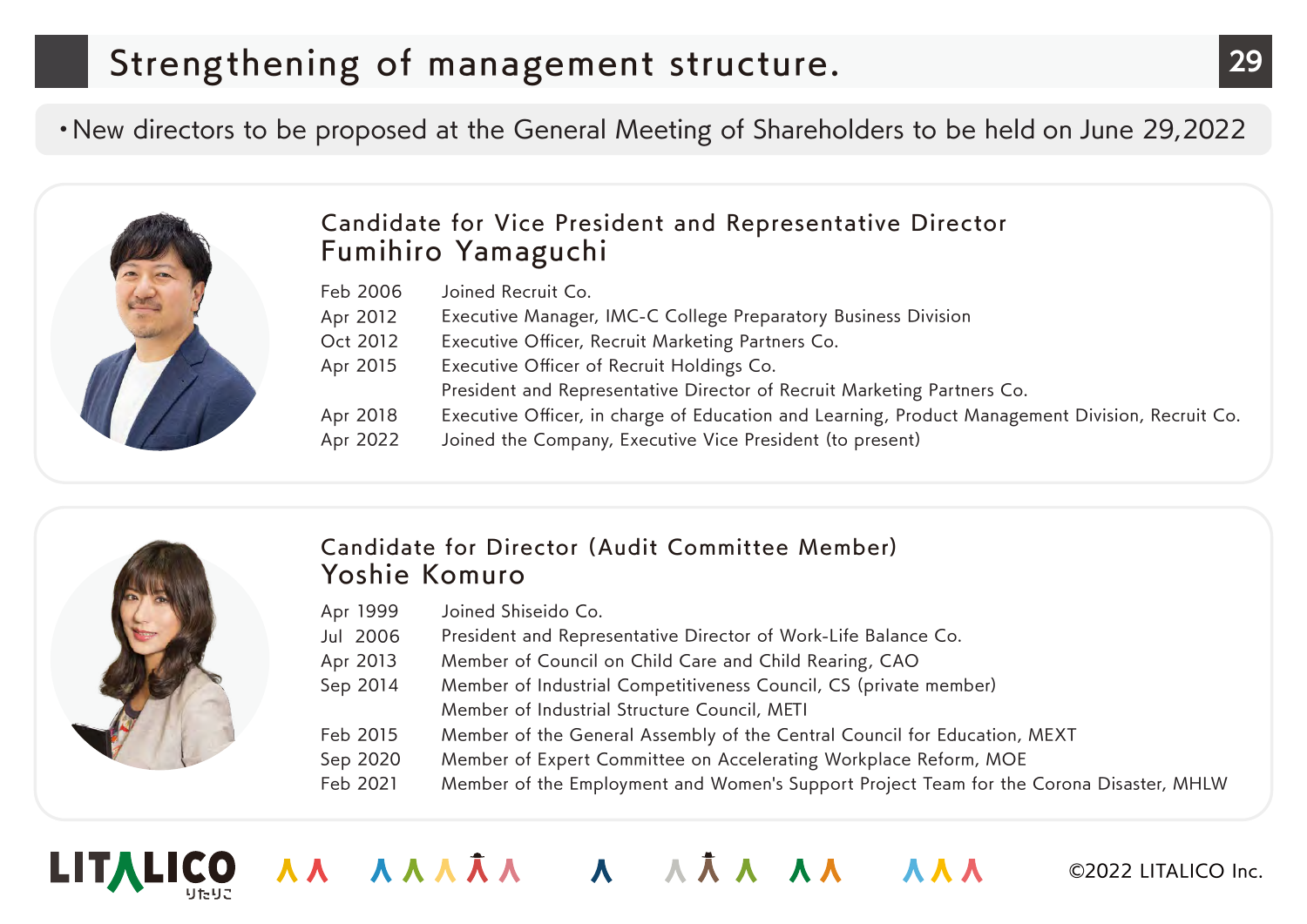# 6.Appendix

![](_page_29_Picture_1.jpeg)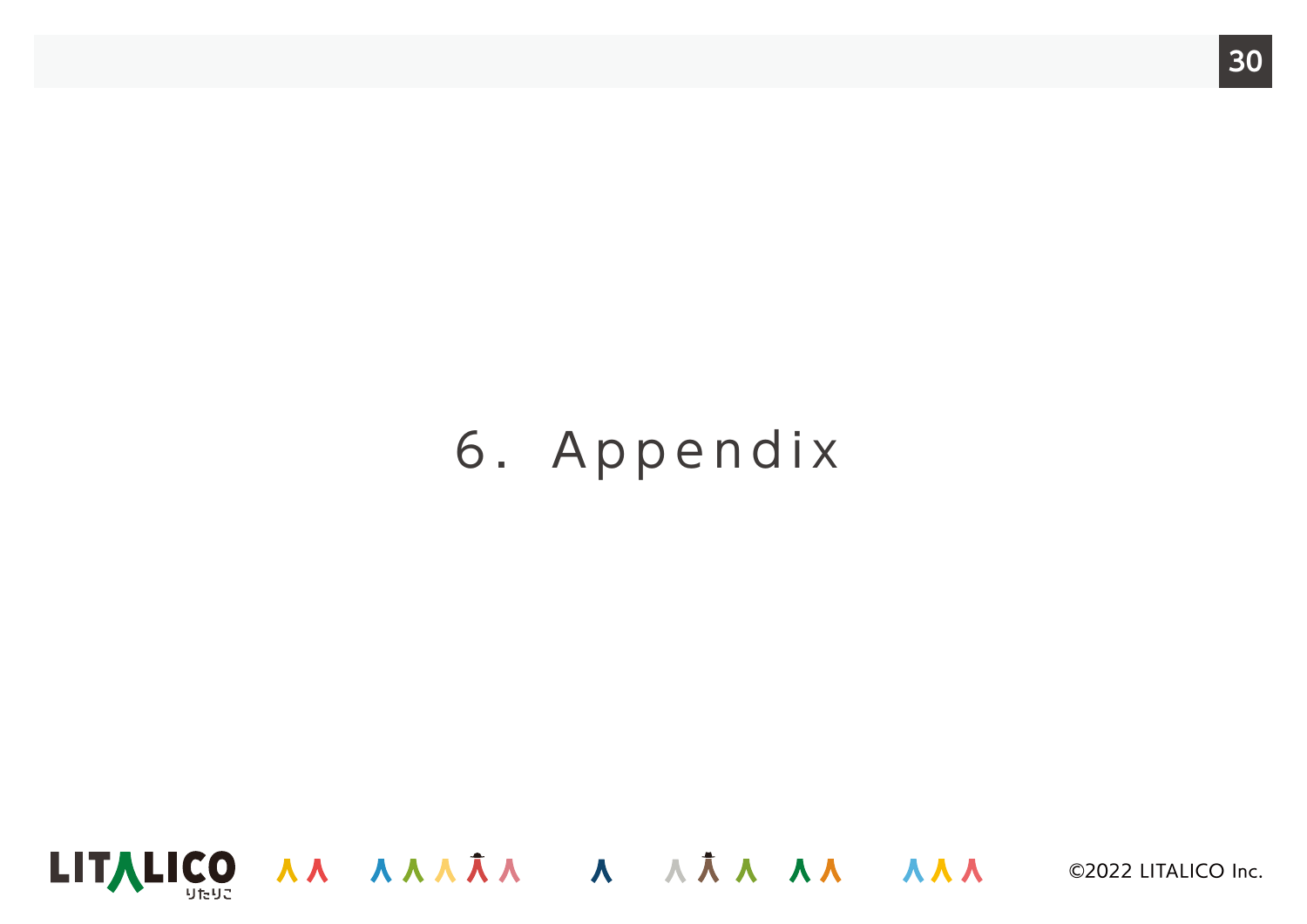### Appendix B to C Services Increase in Locations **31**

#### ・Planned to reach a total of 295 Locations in FY 2022

![](_page_30_Figure_2.jpeg)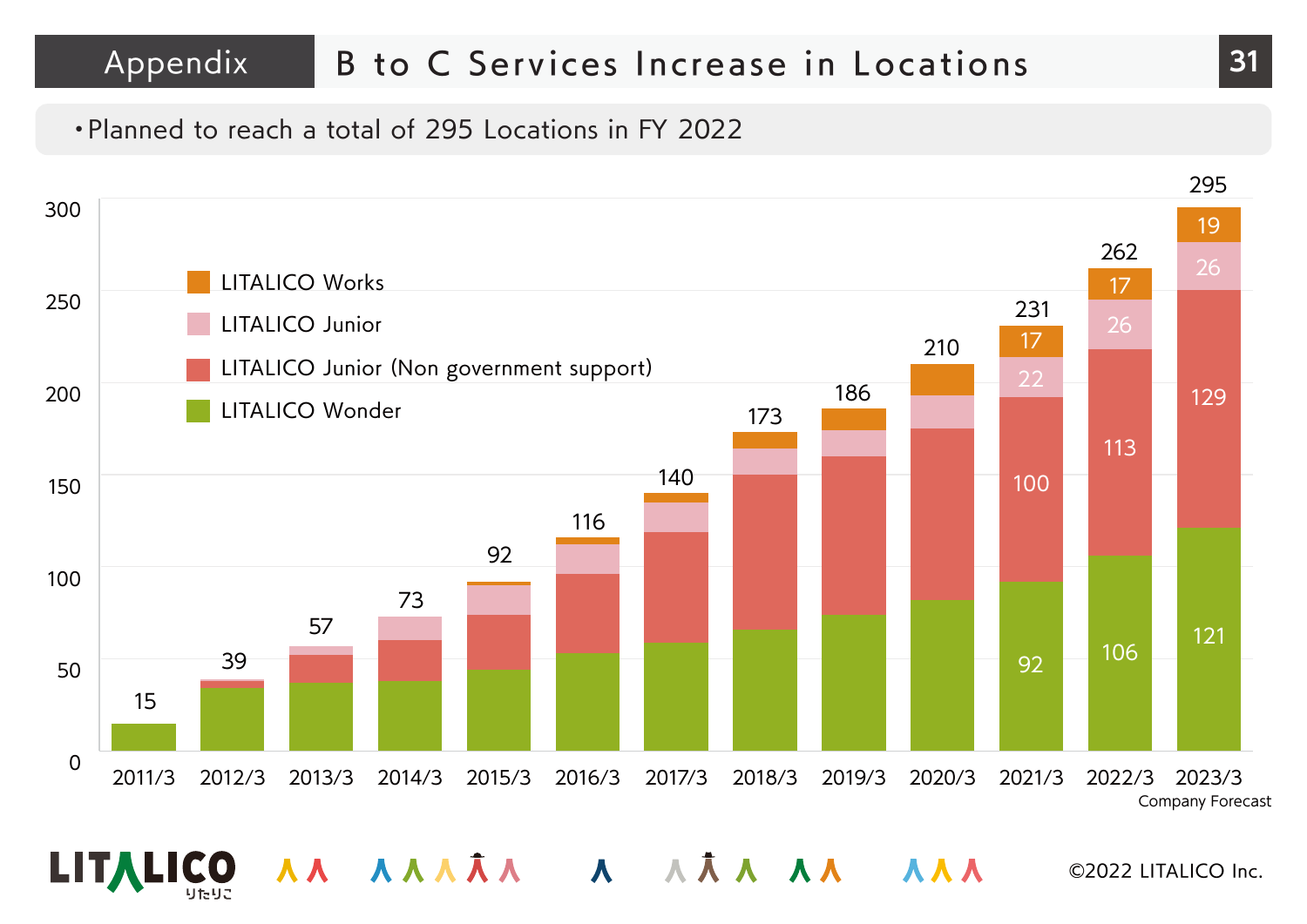Appendix LITALICO's Business Environment(1) 32

AA AAAA A AAA AA

・The number of disabled people, as well as children requring special needs education are increasing.

![](_page_31_Figure_2.jpeg)

Source:Cabinet Office (Annual Report on Government Measures for Persons with Disabilities).

![](_page_31_Figure_4.jpeg)

Ministry of Education, Culture, Sports, Science and Technology (MEXT)(Report on School Basic Survey)

**AAA**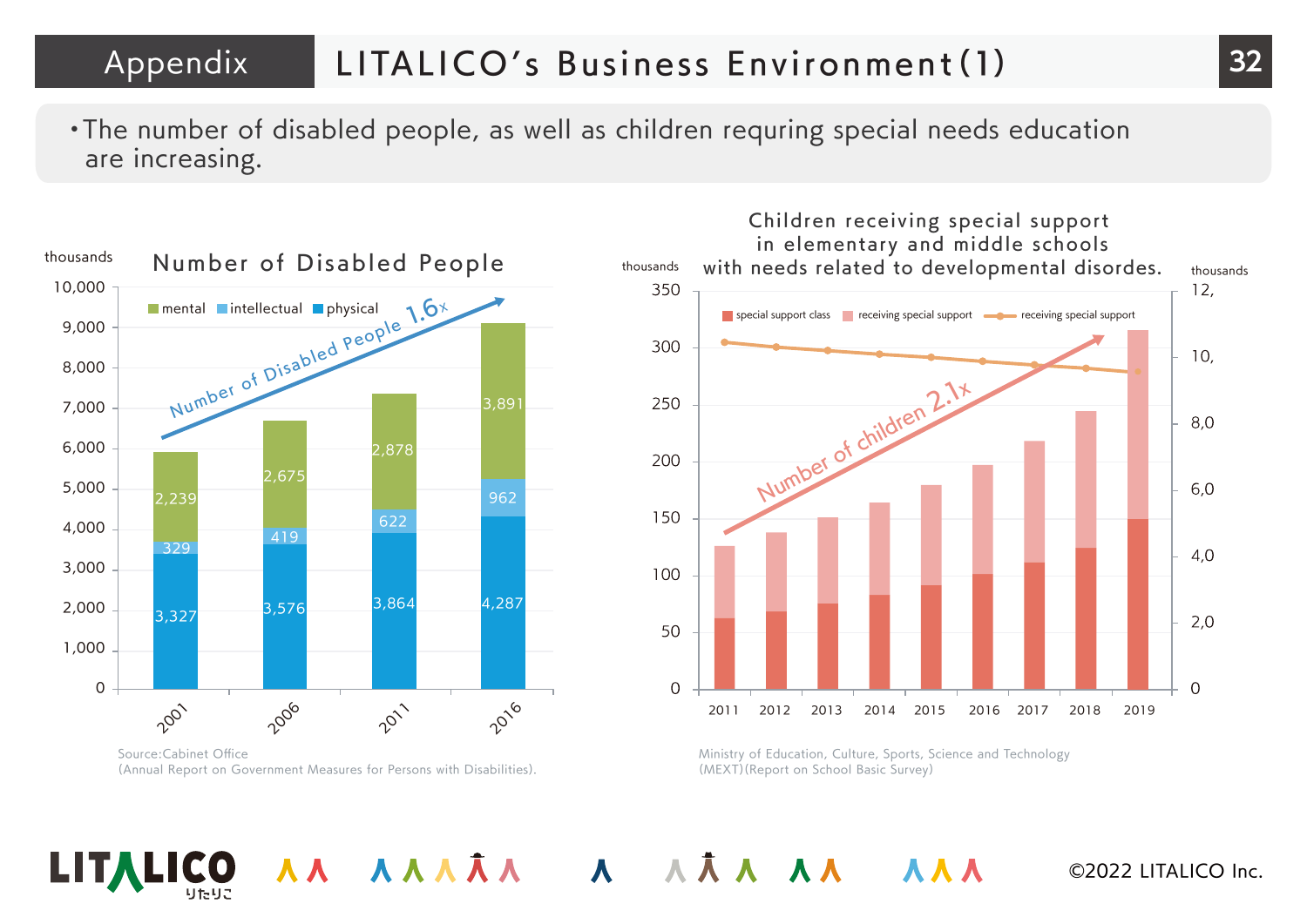### Appendix LITALICO's Business Environment (2) 33

AA AAAA A AAA AA

・Number of employed disabled people are increasing. Legal employment rate increased to 2.3%

![](_page_32_Figure_2.jpeg)

Number of

![](_page_32_Figure_4.jpeg)

**AAA** 

Source: MHLW (Employment Status of Persons with Disabilities.)

Source:Cabinet Office (Annual Report on Gov ernment Measures for Persons with Disabilities).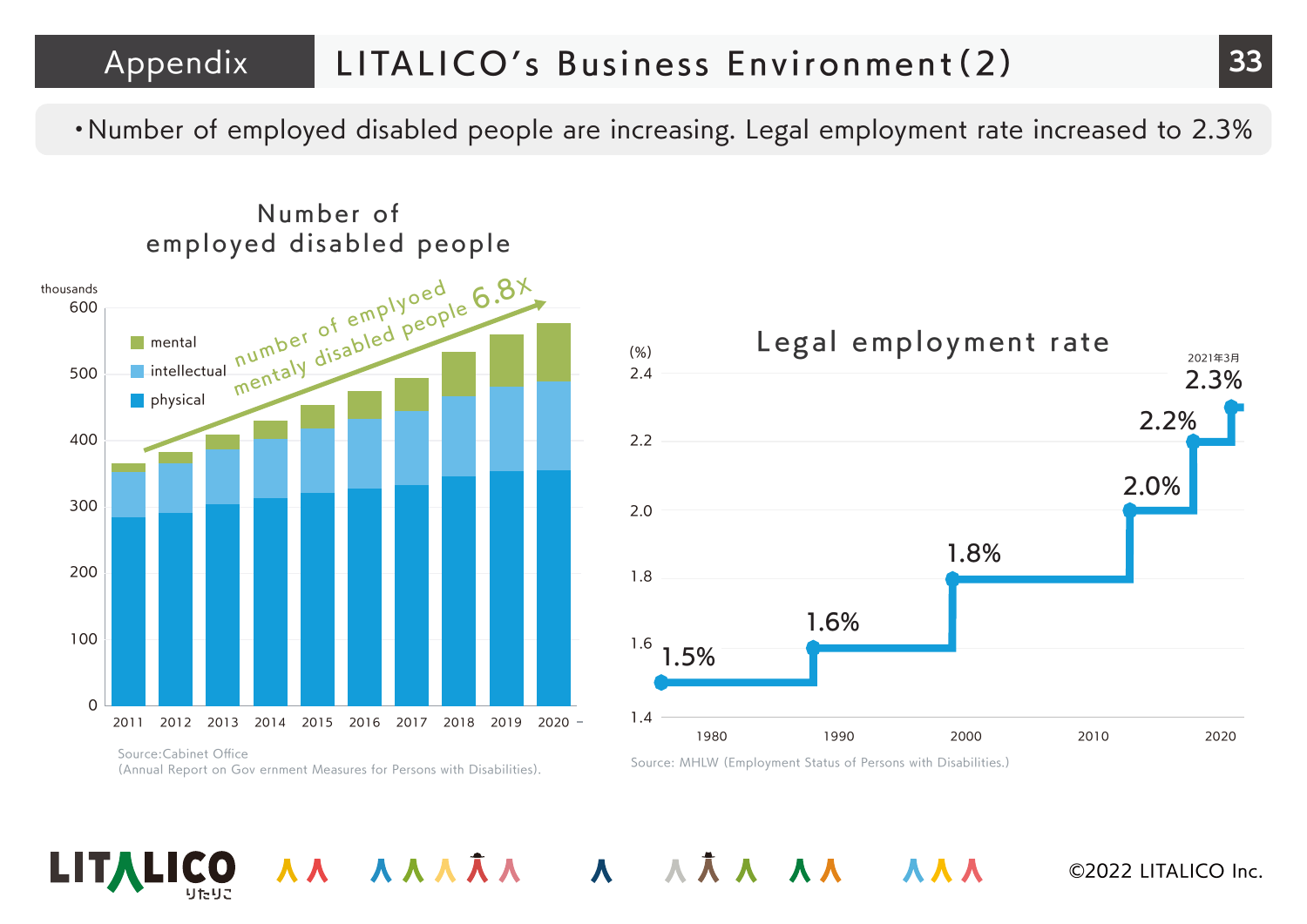### Appendix LITALICO's Business Environment (3)

・Welfare facilities, as well as number of people working in welfare sector are increasing.

![](_page_33_Figure_2.jpeg)

AA AĀA A AĀAAA AA

©2022 LITALICO Inc.

88 A A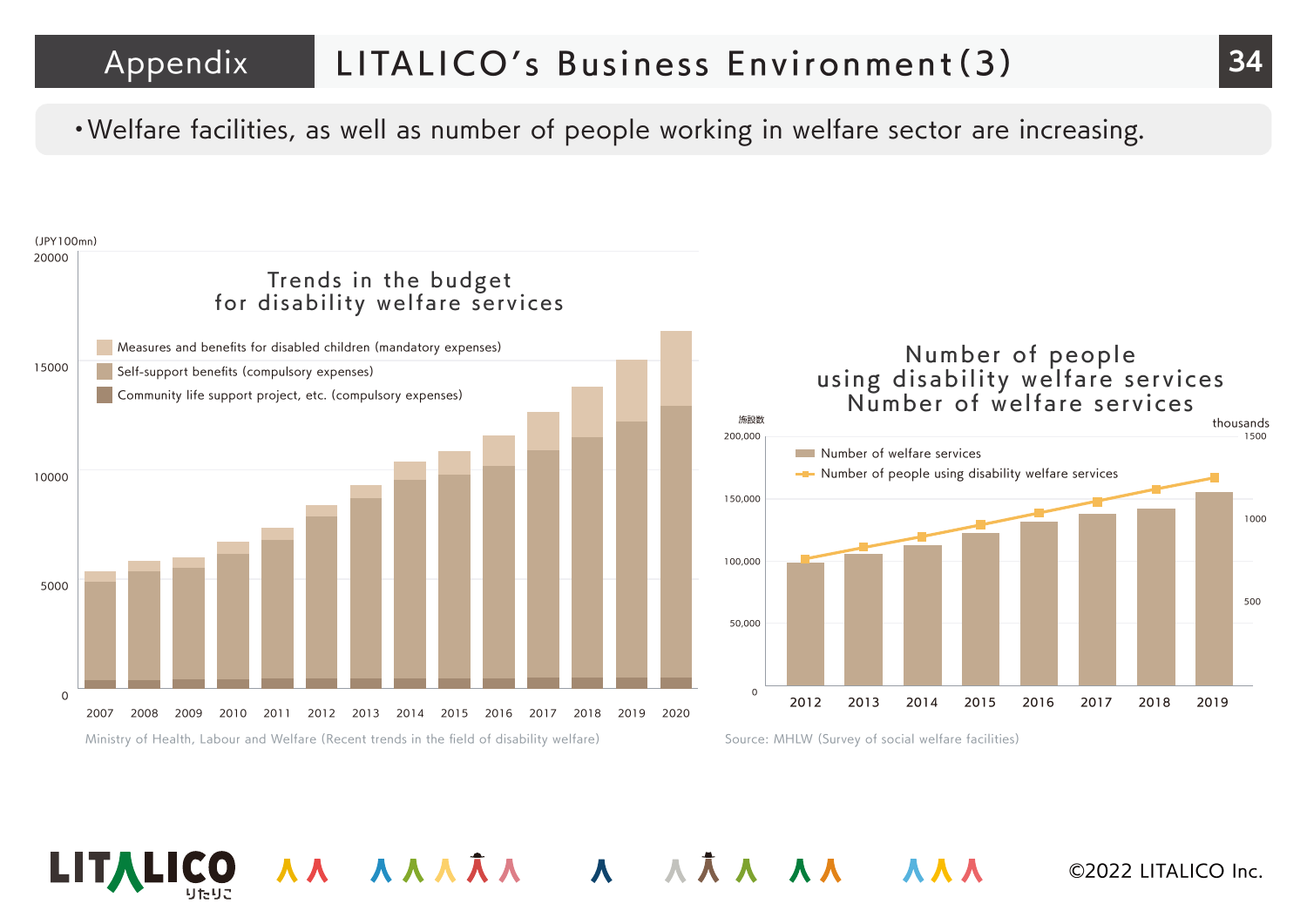### Appendix How government expense business works. (Welfare) 35

・The fee per service use is fixed: 10% is payed by the user and 90% is payed by the government.

![](_page_34_Figure_2.jpeg)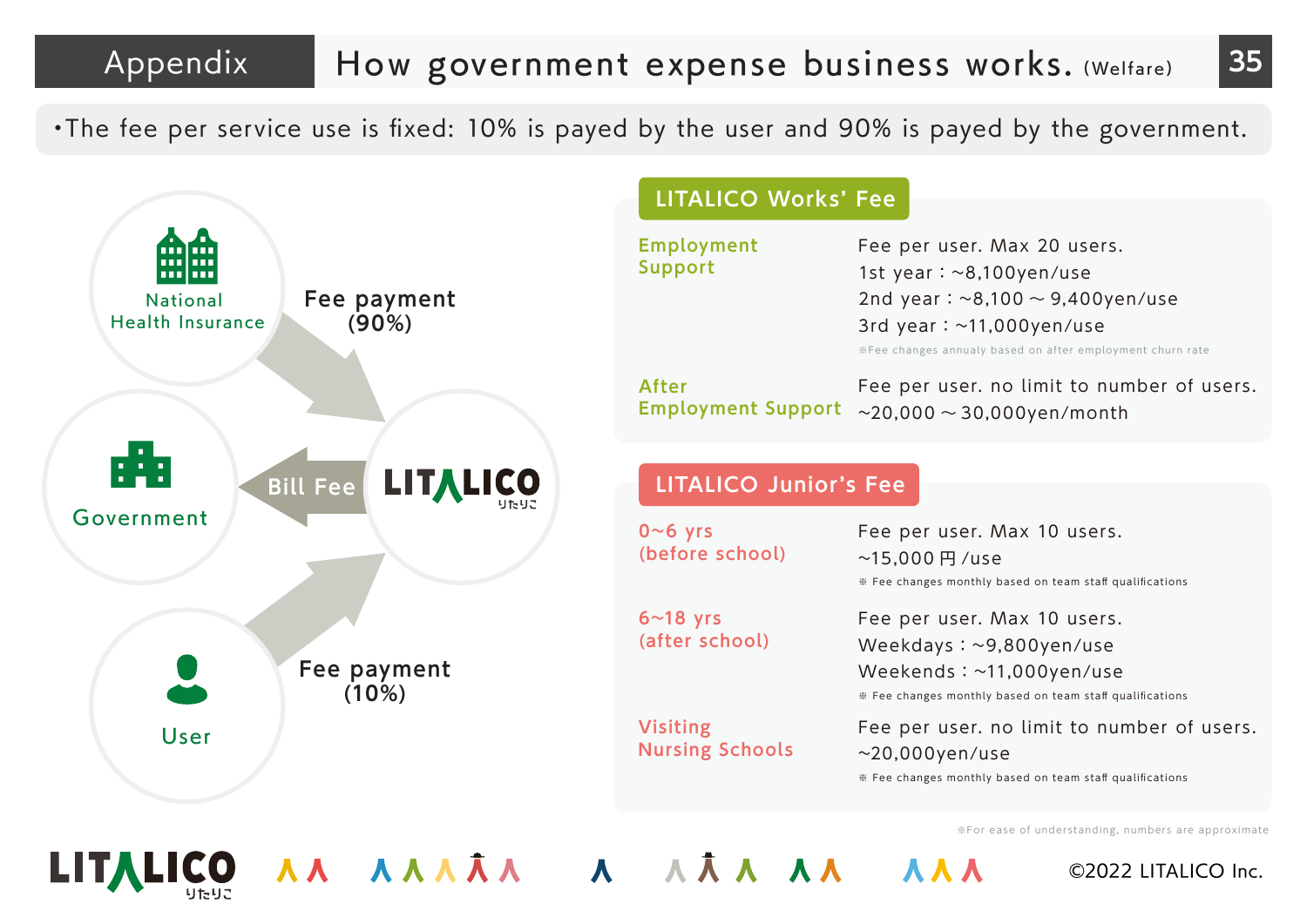Based on 6 month churn rate of past year' s successfully employed people

| Churn      | <b>Base Fee</b> |
|------------|-----------------|
| over 50%   | 1,128           |
| 40~49%     | 959             |
| $30 - 39%$ | 820             |

#### **Fee Units for 0~6 yrs**

Additional points by placing qualified employees on the team.

#### Personal Support Additional Points(100~125)

Qualified support points (123~187)

Qualified instructor points (90~187)

Base Fee (885)

#### **Fee for Employment Support Services Fee for Post Employment Support Services**

Based on churn rate of successfully employed people

| Churn      | <b>Base Fee</b> |
|------------|-----------------|
| Over 95%   | 3,449           |
| $90 - 94%$ | 3,285           |
| 80~89%     | 2,710           |
| 70~79%     | 2,176           |
| $50 - 69%$ | 1,642           |

**Reward Rate for 6~18 yrs**

AA AAAĀA A AĀA AA AAA

Additional points by placing qualified employees on the team.

Personal Support Additional Points(100~125)

Qualified support points(187)

Qualified instructor points  $(90~187)$ 

Basic Reward (Weekdays 604、Weekends 721)

※1point=10JPY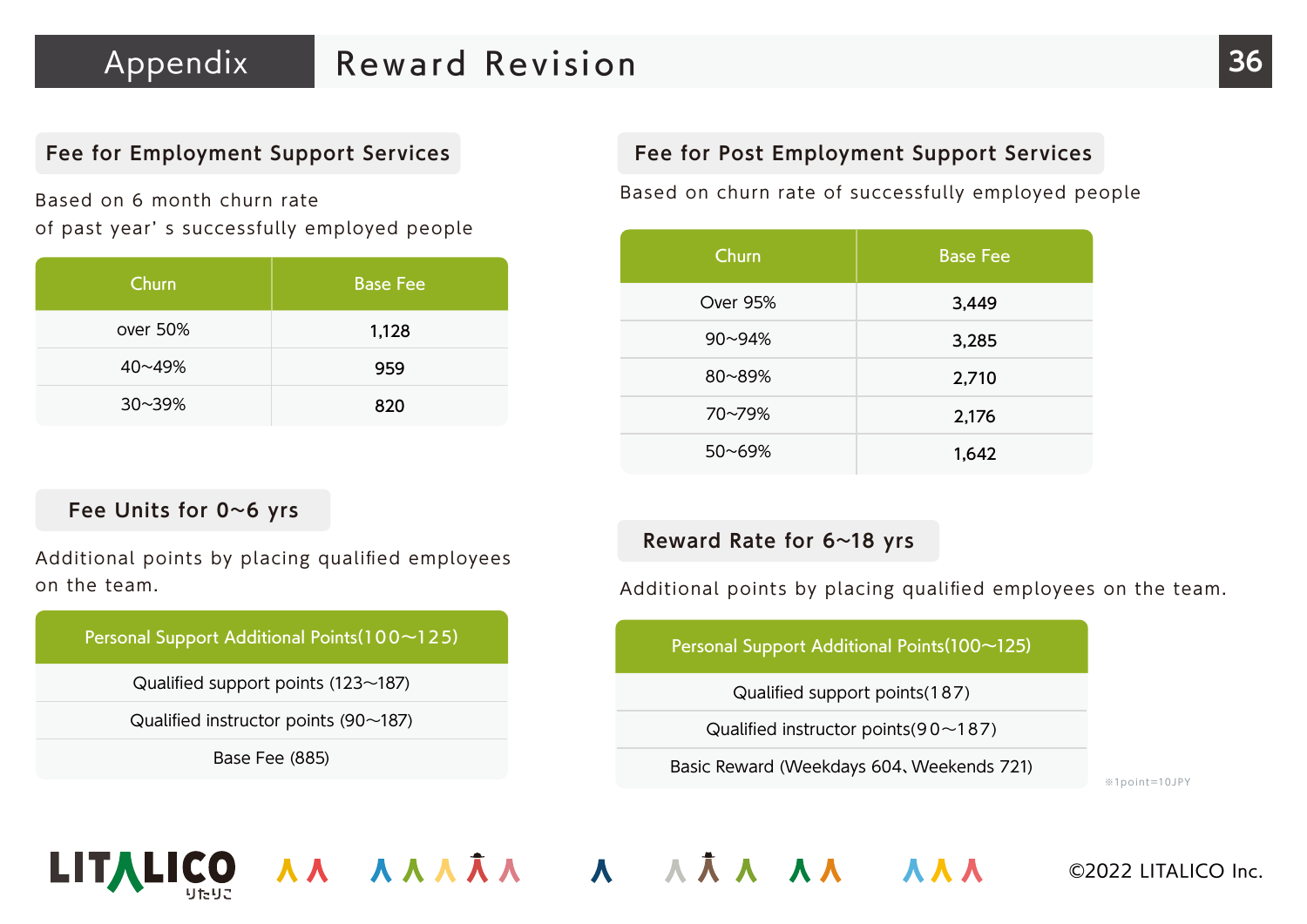### Appendix Other Information (Fact Sheet ) **37**

#### **People Employed through using LITALICO Works**

 $-$  FY 2021: 1.712

Cumulative 11,880

ー Retention Rate after 6 months of being employed:91.3%

#### **LITALICO Junior users**

ー As of September 2021: 8,463

#### **LITALICO Wonder users**

ー As of September 2021: 4,696

#### **Female Employee Ratio**

- $-$ Company: 64.7%
- ー Managerial Posititon:51.2%
- ー New Graduate:77.8%

**Company training and skill up opportunities**

**To respect diversity, eliminated compensation for family or individual specific circumstance**

**AAA** 

**Company compensates for some remote working expenses.**

#### **Evaluation by external organizations**

Received an MSCI ESG rating of AA

![](_page_36_Picture_19.jpeg)

#### As of 2021, LITALICO lnc. received an MSCI ESG Rating of AA.

THE USE BY LITALICO Inc. OF ANY MSCI ESG RESEARCH LLC OR ITS AFFILIATES ( "MSCI" ) DATA, AND THE USE OF MSCI LOGOS, TRADEMARKS, SERVICE MARKS OR INDEX NAMES HEREIN, DO NOT CONSTITUTE A SPONSORSHIP, ENDORSEMENT, RECOMMENDATION, OR PROMOTION OF LITALICO Inc. BY MSCI. MSCI SERVICES AND DATA ARE THE PROPERTY OF MSCI OR ITS INFORMATION PROVIDERS, AND ARE PROVIDED ʻAS-IS' AND WITHOUT WARRANTY. MSCI NAMES AND LOGOS ARE TRADEMARKS OR SERVICE MARKS OF MSCI.

![](_page_36_Picture_22.jpeg)